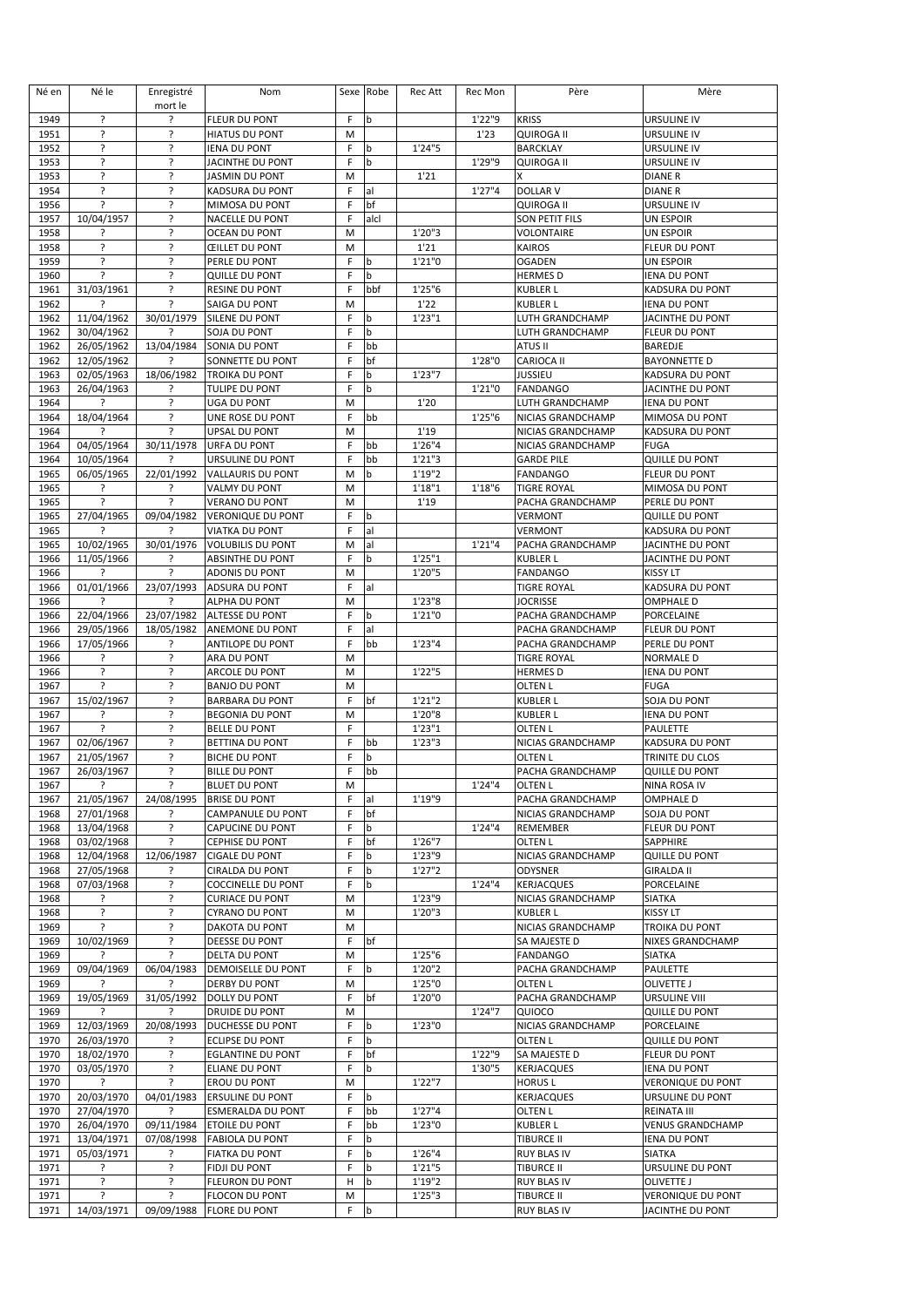| Né en        | Né le                    | Enregistré<br>mort le | Nom                                              |             | Sexe Robe  | Rec Att | Rec Mon | Père                                          | Mère                                    |
|--------------|--------------------------|-----------------------|--------------------------------------------------|-------------|------------|---------|---------|-----------------------------------------------|-----------------------------------------|
| 1971         | 25/02/1971               | ?                     | <b>FONTAINE DU PONT</b>                          | F           | þ          | 1'25''1 |         | <b>RUY BLAS IV</b>                            | PORCELAINE                              |
| 1971         | 29/04/1971               | ŗ                     | <b>FORSYTHIA DU PONT</b>                         | F           | b          | 1'23''6 |         | <b>RUY BLAS IV</b>                            | UNE ROSE DU PONT                        |
| 1971         | 01/06/1971               | ŗ                     | <b>FRELE DU PONT</b>                             | F           | b          | 1'23"9  |         | <b>OLTEN L</b>                                | PERLE DU PONT                           |
| 1971         | ?                        | ?                     | <b>FUCHSIA DU PONT</b>                           | н           | b          | 1'21''6 |         | <b>JASMIN</b>                                 | PAULETTE                                |
| 1971         | 02/04/1971               | ?                     | <b>FUGIA DU PONT</b>                             | F           | b          |         |         | <b>TIBURCE II</b>                             | <b>TROIKA DU PONT</b>                   |
| 1971         | 23/04/1971               | 17/06/1983            | <b>FUSEE DU PONT</b>                             | F           | b          | 1'20"9  |         | <b>RUY BLAS IV</b>                            | <b>VENUS GRANDCHAMP</b>                 |
| 1972         | 21/04/1972               | ŗ                     | <b>GAILLARDE DU PONT</b>                         | F           | bf         | 1'22''3 |         | <b>OLTEN L</b>                                | <b>TAMARA VI</b>                        |
| 1972         | 20/03/1972               | ?                     | <b>GALAXIE DU PONT</b>                           | F           | bb         |         |         | <b>OLTEN L</b>                                | ASTREE GRANDCHAMP                       |
| 1972         | 08/02/1972               | 06/04/1984            | <b>GALIE DU PONT</b>                             | F           | b          | 1'22''3 |         | <b>RUY BLAS IV</b>                            | URSULINE VIII                           |
| 1972<br>1972 | ?<br>Ś.                  | ?<br>?                | <b>GAMIN DU PONT</b>                             | M<br>M      | bb         |         | 1'24''1 | <b>SABI PAS</b>                               | AMOURETTE L                             |
| 1972         | 21/03/1972               | ?                     | <b>GAMMA DU PONT</b><br><b>GAZELLE DU PONT</b>   | F           | bbf        | 1'26"4  |         | SA MAJESTE D<br>SA MAJESTE D                  | <b>REINATA III</b><br>PAULETTE          |
| 1972         | 16/05/1972               | ?                     | <b>GELINOTTE DU PONT</b>                         | F           | al         |         |         | <b>ALBATROS</b>                               | PRE EN PAILLAIE                         |
| 1972         | 21/03/1972               | 24/04/1984            | <b>GENTIANE DU PONT</b>                          | $\mathsf F$ | bf         |         |         | SA MAJESTE D                                  | TULIPE DU PONT                          |
| 1972         | ?                        | ?                     | <b>GERANIUM DU PONT</b>                          | M           |            | 1'25"6  |         | <b>RUY BLAS IV</b>                            | ABSINTHE DU PONT                        |
| 1972         | 31/05/1972               | 16/11/1981            | <b>GIROFLEE DU PONT</b>                          | F           | bbf        | 1'21''8 |         | <b>KUBLER L</b>                               | ANEMONE DU PONT                         |
| 1972         | ?                        | ?                     | <b>GLAIEUL DU PONT</b>                           | M           |            |         |         | <b>TIBURCE II</b>                             | SILENE DU PONT                          |
| 1972         | 23/02/1972               | 08/03/1985            | <b>GLOIRE DU PONT</b>                            | F           | bb         | 1'23"9  |         | <b>OLTEN L</b>                                | URSULINE DU PONT                        |
| 1972         | 18/05/1972               | ?                     | <b>GRACIEUSE DU PONT</b>                         | F           | b          |         |         | <b>TIBURCE II</b>                             | OLIVETTE J                              |
| 1972         | 24/03/1972               | S.                    | <b>GRAZIELLA DU PONT</b>                         | $\mathsf F$ | þ          | 1'25''4 |         | <b>TIBURCE II</b>                             | <b>SIATKA</b>                           |
| 1972         | ?                        | ?                     | <b>GUILENE DU PONT</b>                           | F           |            | 1'25"0  |         | <b>TIBURCE II</b>                             | PORCELAINE                              |
| 1973         | 15/05/1973               | ?                     | HALBANE DU PONT                                  | F           | b          |         | 1'24''4 | <b>PATARA</b>                                 | RABANE L M                              |
| 1973         | 27/03/1973               | ?                     | HAMAC DU PONT                                    | M           | al         | 1'20"0  |         | REZA GRANDCHAMP                               | <b>TAMARA VI</b>                        |
| 1973         | 5.<br>28/03/1973         | ?                     | HARMONICA DU PONT                                | M           | bb         | 1'20"7  |         | <b>KUBLER L</b>                               | REINATA III                             |
| 1973<br>1973 |                          | ŗ<br>?                | <b>HELENA DU PONT</b><br><b>HELVETIA DU PONT</b> | F<br>F      | b<br>bb    |         |         | <b>REZA GRANDCHAMP</b><br><b>SA MAJESTE D</b> | TULIPE DU PONT<br>ANEMONE DU PONT       |
| 1973         | 21/05/1973<br>15/04/1973 | 23/07/1993            | <b>HERMINE DU PONT</b>                           | F           | bf         | 1'20"6  |         | <b>KUBLER L</b>                               | <b>VENUS GRANDCHAMP</b>                 |
| 1973         | 05/03/1973               | ?                     | <b>HEROINE DU PONT</b>                           | F           | bb         |         |         | REZA GRANDCHAMP                               | URSULINE VIII                           |
| 1973         | ?                        | ?                     | <b>HERON DU PONT</b>                             | H           | bb         | 1'21''8 |         | NICIAS GRANDCHAMP                             | <b>UNE NONANTAISE</b>                   |
| 1973         | 21/05/1973               | ?                     | <b>HICA DU PONT</b>                              | F           | b          |         |         | PALEO                                         | <b>ICA VI</b>                           |
| 1973         | 21/03/1973               | 23/02/1996            | HIRONDELLE DU PONT                               | F           | al         | 1'22"0  |         | <b>RUY BLAS IV</b>                            | VA BELLE DU CLOS                        |
| 1973         | ?                        | ?                     | <b>HISPANO DU PONT</b>                           | M           | þ          | 1'20"3  |         | REZA GRANDCHAMP                               | ALTISSIMA                               |
| 1973         | ŗ                        | ?                     | <b>HONDA DU PONT</b>                             | F           | b          | 1'22"7  |         | REMEMBER                                      | <b>SIATKA</b>                           |
| 1973         | 5.                       | ?                     | HORTENSIA DU PONT                                | M           | bb         | 1'24"3  |         | NICIAS GRANDCHAMP                             | TROIKA DU PONT                          |
| 1973         | 29/04/1973               | ?                     | HOTESSE DU PONT                                  | F           | b          | 1'26"5  |         | <b>REDER KERVAYER</b>                         | <b>BILLE DU PONT</b>                    |
| 1973         | 15/05/1973               | ŗ                     | HYACINTHE DU PONT                                | F           | b          |         |         | <b>QUERIDO II</b>                             | ABSINTHE DU PONT                        |
| 1974         | 03/05/1974               | S.                    | <b>IAGO DU PONT</b>                              | н           | þ          | 1'22"0  |         | NICIAS GRANDCHAMP                             | <b>VERONIQUE DU PONT</b>                |
| 1974         | 01/06/1974               | ŗ                     | <b>IASMINE DU PONT</b>                           | F           | al         | 1'24"9  |         | <b>RUY BLAS IV</b>                            | BETTINA DU PONT                         |
| 1974<br>1974 | 20/04/1974               | S.<br>ŗ               | <b>IDAHO DU PONT</b>                             | M<br>M      | b<br>alaub | 1'23''5 |         | NICIAS GRANDCHAMP                             | <b>ONDINE LM</b>                        |
| 1974         | 15/05/1974<br>26/04/1974 | ?                     | <b>IDEALISTE DU PONT</b><br><b>IENA DU PONT</b>  | F           | b          | 1'22''3 |         | REZA GRANDCHAMP<br><b>RUY BLAS IV</b>         | SILENE DU PONT<br>URSULINE DU PONT      |
| 1974         | 04/04/1974               | S.                    | <b>IMAGE DU PONT</b>                             | F           | b          |         |         | <b>RUY BLAS IV</b>                            | ALTISSIMA                               |
| 1974         | 30/03/1974               | ?                     | IMMORTELLE DU PONT                               | F           | b          |         |         | TRIOMPHE II                                   | UNE ROSE DU PONT                        |
| 1974         | 29/03/1974               | ŗ                     | <b>IMPERIA DU PONT</b>                           | F           | þ          |         |         | <b>RUY BLAS IV</b>                            | BEREZINA                                |
| 1974         | 20/05/1974               | ?                     | <b>INDEX DU PONT</b>                             | M           | bf         |         |         | <b>TSAR</b>                                   | PAULETTE                                |
| 1974         | 10/06/1974               | 12/03/1998            | <b>INES DU PONT</b>                              | F           | b          | 1'26"5  |         | VALLAURIS DU PONT                             | <b>ARLETTE L</b>                        |
| 1974         | 23/04/1974               | ?                     | INO DU PONT                                      | M           | bf         |         |         | VALLAURIS DU PONT                             | OLIVETTE J                              |
| 1974         | 24/05/1974               | ?                     | <b>IRIS DU PONT</b>                              | м           | lal        | 1'20"5  |         | <b>RUY BLAS IV</b>                            | <b>CAPUCINE DU PONT</b>                 |
| 1974         | 07/05/1974               | ŗ                     | <b>ISARD DU PONT</b>                             | н           | b          | 1'19"5  |         | <b>RUY BLAS IV</b>                            | <b>BRAILA II</b>                        |
| 1974         | 18/04/1974               | S.                    | <b>ISBA DU PONT</b>                              | F           | b          |         |         | <b>RUY BLAS IV</b>                            | <b>VESTA M</b>                          |
| 1974         | 03/02/1974               | 08/03/1985            | <b>ISIS DU PONT</b>                              | F           | þ          |         |         | <b>RUY BLAS IV</b>                            | URSULINE VIII                           |
| 1974         | 22/05/1974               | ŗ                     | <b>ISO DU PONT</b>                               | н           | al         | 1'20"6  |         | NONANT LE PIN                                 | AIDA III                                |
| 1974<br>1974 | 14/03/1974<br>30/03/1974 | ?<br>S.               | ITALIA DU PONT<br><b>IXIA DU PONT</b>            | F<br>F      | al<br>b    | 1'16''4 |         | REZA GRANDCHAMP<br><b>ROBERT P</b>            | REINATA III<br><b>ASTREE GRANDCHAMP</b> |
| 1975         | 11/05/1975               | 30/09/2002            | JACKY DU PONT                                    | M           | al         |         |         | <b>RUY BLAS IV</b>                            | UNE NONANTAISE                          |
| 1975         | 04/05/1975               | 30/04/1996            | JALNA DU PONT                                    | F           | al         | 1'25"8  |         | <b>RUY BLAS IV</b>                            | <b>COLIVETTE</b>                        |
| 1975         | 08/05/1975               | ?                     | JASMIN DU PONT                                   | н           | bf         | 1'23"7  |         | <b>KUBLER L</b>                               | BETTINA DU PONT                         |
| 1975         | 16/05/1975               | 27/02/1990            | <b>JASMINE DU PONT</b>                           | F           | bf         | 1'21''7 |         | CORLAY                                        | URSULINE DU PONT                        |
| 1975         | 20/02/1975               | 3                     | JEINATA DU PONT                                  | F           | b          | 1'20"3  |         | <b>KUBLER L</b>                               | REINATA III                             |
| 1975         | 11/05/1975               | S.                    | JERICHO DU PONT                                  | н           | bf         | 1'20"6  |         | PICARDY                                       | <b>BRAILA II</b>                        |
| 1975         | 07/05/1975               | ŗ                     | JETON DU PONT                                    | н           | b          | 1'23"8  |         | <b>KUBLER L</b>                               | <b>BILLE DU PONT</b>                    |
| 1975         | 07/06/1975               | S.                    | JEZABEL DU PONT                                  | F           | þ          |         |         | CORLAY                                        | SILENE DU PONT                          |
| 1975         | 14/03/1975               | ?                     | <b>JIATKA DU PONT</b>                            | F           | b          | 1'22"7  |         | <b>RUY BLAS IV</b>                            | TAMARA VI                               |
| 1975         | 23/04/1975               | 04/08/1989            | <b>JISMIE DU PONT</b>                            | F           | þ          |         | 1'24''1 | VALLAURIS DU PONT                             | URSULINE VIII                           |
| 1975         | 06/04/1975               | ?<br>?                | JOCRISSE DU PONT                                 | н           | b          | 1'19"9  | 1'25"8  | <b>KUBLER L</b>                               | VESTA M                                 |
| 1975         | 08/03/1975               | 30/01/1979            | JODEL DU PONT                                    | M           | al<br>b    |         |         | <b>RUY BLAS IV</b>                            | ALTESSE DU PONT                         |
| 1975<br>1975 | 24/04/1975<br>05/04/1975 | 31/01/1980            | JOKAI DU PONT<br>JOKER DU PONT                   | M<br>н      | b          | 1'22"5  |         | <b>RUY BLAS IV</b><br><b>RUY BLAS IV</b>      | AIDA III<br><b>BRAGANCE</b>             |
| 1975         | 20/03/1975               | 28/05/1982            | JONQUILLE DU PONT                                | F           | b          |         |         | <b>KUBLER L</b>                               | ANEMONE DU PONT                         |
| 1975         | 03/05/1975               | ?                     | JUDOKA DU PONT                                   | M           | b          |         |         | <b>VOLUBILIS DU PONT</b>                      | TROIKA DU PONT                          |
| 1976         | 10/03/1976               | ?                     | <b>KACTUS DU PONT</b>                            | н           | al         |         |         | <b>RUY BLAS IV</b>                            | ANEMONE DU PONT                         |
| 1976         | 18/04/1976               | ?                     | KAISER DU PONT                                   | н           | b          | 1'31"8  |         | <b>RUY BLAS IV</b>                            | <b>UNE NONANTAISE</b>                   |
| 1976         | 14/04/1976               | 24/07/1998            | <b>KAMA DU PONT</b>                              | F           | b          | 1'22"4  |         | <b>VOLUBILIS DU PONT</b>                      | <b>BRAGANCE</b>                         |
| 1976         | 29/05/1976               | ?                     | KANO DU PONT                                     | M           | alf        | 1'24"2  |         | <b>RUY BLAS IV</b>                            | <b>TAMARA VI</b>                        |
| 1976         | 15/04/1976               | 30/01/1978            | <b>KAPPA DU PONT</b>                             | M           | al         |         |         | OTHELLO III                                   | <b>CURA M</b>                           |
| 1976         | 04/05/1976               | ?                     | KASHMIR DU PONT                                  | M           | bf         | 1'17"0  | 1'20"5  | VALLAURIS DU PONT                             | COCCINELLE DU PONT                      |
| 1976         | 23/03/1976               | 07/06/1979            | <b>KATIA DU PONT</b>                             | F           | b          |         |         | OTHELLO III                                   | AIDA III                                |
| 1976         | 10/05/1976               | 30/04/1979            | <b>KENYA DU PONT</b>                             | M           | b          |         |         | <b>VOLUBILIS DU PONT</b>                      | EDDA LA GARENNE                         |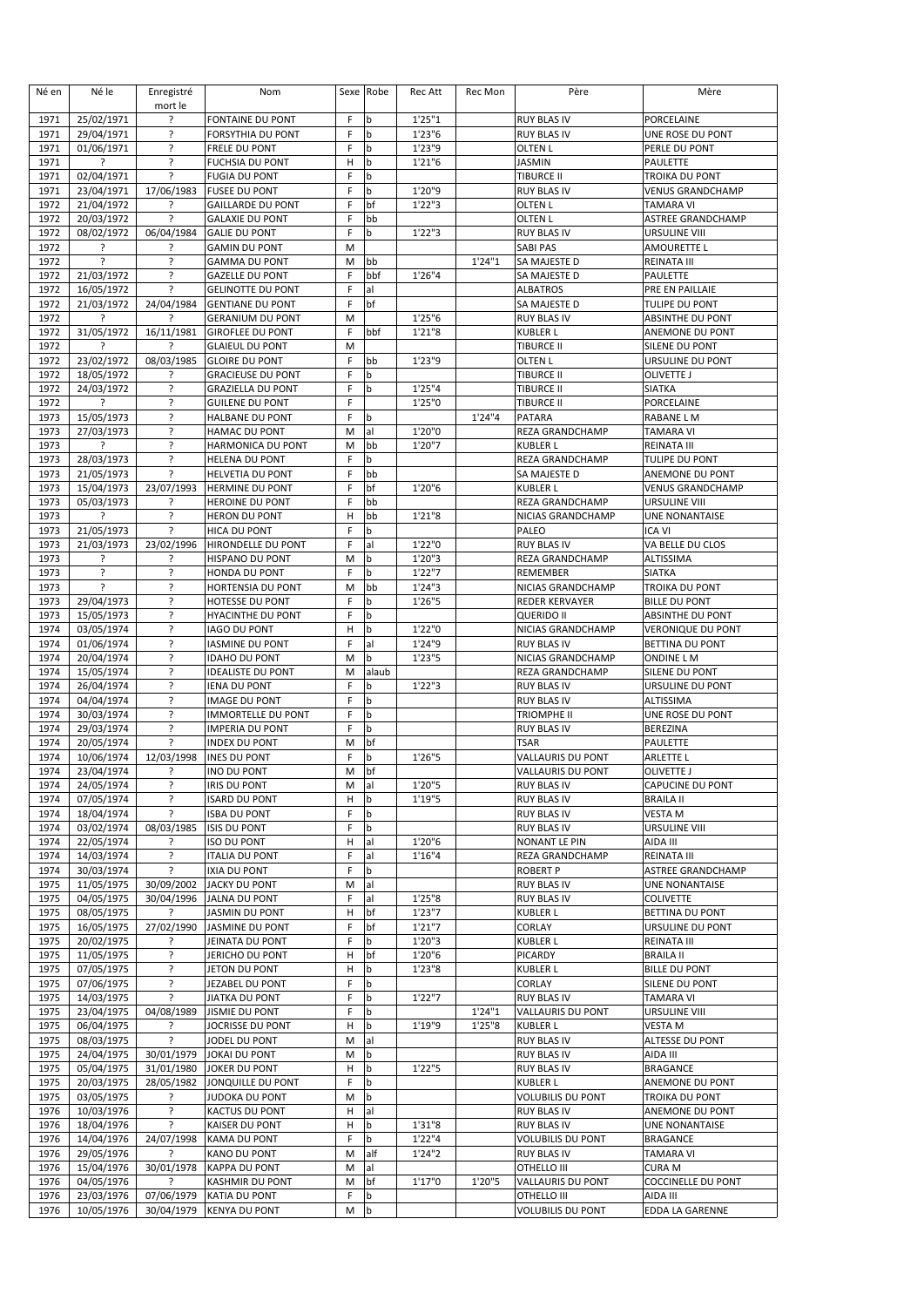| Né en        | Né le                    | Enregistré<br>mort le | Nom                                              |                  | Sexe Robe | Rec Att           | Rec Mon | Père                                      | Mère                                       |
|--------------|--------------------------|-----------------------|--------------------------------------------------|------------------|-----------|-------------------|---------|-------------------------------------------|--------------------------------------------|
| 1976         | 04/02/1976               | ?                     | <b>KESSIE DU PONT</b>                            | F                | bbf       | 1'24"7            |         | OTHELLO III                               | ANTILOPE DU PONT                           |
| 1976         | 06/04/1976               | ŗ                     | <b>KILT DU PONT</b>                              | M                | bf        |                   |         | <b>RUY BLAS IV</b>                        | UNE ROSE DU PONT                           |
| 1976         | 01/04/1976               | ?                     | KIMONO DU PONT                                   | H                | b         | 1'24"4            |         | PATARA                                    | PAULETTE                                   |
| 1976         | 23/04/1976               | 30/08/1978            | <b>KISS DU PONT</b>                              | M                | bf        |                   |         | <b>RUY BLAS IV</b>                        | <b>VERONIQUE DU PONT</b>                   |
| 1976<br>1976 | 27/05/1976<br>10/04/1976 | 30/12/1978<br>ŗ       | <b>KRAC DU PONT</b><br><b>KSAR DU PONT</b>       | M<br>M           | bb<br>b   | 1'20"0            |         | OTHELLO III<br>CAMEO                      | <b>ARLETTE L</b><br><b>ELIANE DU PONT</b>  |
| 1977         | 25/02/1977               | 12/09/1980            | LA BELLE DU PONT                                 | F                | b         |                   |         | PALEO                                     | VA BELLE DU CLOS                           |
| 1977         | 03/06/1977               | 5.                    | <b>LADY DU PONT</b>                              | F                | b         | 1'25"5            |         | <b>RUY BLAS IV</b>                        | PAULETTE                                   |
| 1977         | 17/03/1977               | 26/06/1995            | <b>LAIS DU PONT</b>                              | F                | b         |                   |         | TIDALIUM PELO                             | <b>FLORE DU PONT</b>                       |
| 1977         | 03/05/1977               | 29/11/1992            | <b>LANCIA DU PONT</b>                            | F                | bbf       | 1'27"6            |         | OTHELLO III                               | REINATA III                                |
| 1977         | 07/03/1977               | ?                     | <b>LASER DU PONT</b>                             | н                | b         | 1'21''3           |         | <b>RUY BLAS IV</b>                        | CHARA                                      |
| 1977         | 21/04/1977               | 21/10/1986            | <b>LIANE DU PONT</b>                             | F                | al        | 1'22"7            |         | <b>RUY BLAS IV</b>                        | <b>UNE NONANTAISE</b>                      |
| 1977<br>1977 | 12/05/1977               | ŗ<br>?                | LIBERIA DU PONT                                  | н<br>н           | b<br>al   | 1'24"6<br>1'22"0  |         | <b>VALLAURIS DU PONT</b>                  | <b>COSTA RICA II</b><br><b>BRAGANCE</b>    |
| 1977         | 07/05/1977<br>21/05/1977 | 07/12/1979            | LIDO DU PONT<br>LILIUM DU PONT                   | M                | al        |                   |         | VALLAURIS DU PONT<br><b>RUY BLAS IV</b>   | <b>BRISE DU PONT</b>                       |
| 1977         | 22/04/1977               | ?                     | <b>LISA DU PONT</b>                              | F                | b         | 1'33"0            |         | <b>RUY BLAS IV</b>                        | <b>EQUILIBRISTE</b>                        |
| 1977         | 16/05/1977               | 28/06/1985            | LOBELIA DU PONT                                  | F                | al        |                   |         | <b>RUY BLAS IV</b>                        | ANEMONE DU PONT                            |
| 1977         | 20/05/1977               | ?                     | LOLA DU PONT                                     | F                | al        | 1'19"6            |         | RASKOLNIKOV Z                             | <b>CURA M</b>                              |
| 1977         | 11/03/1977               | ?                     | LORD DU PONT                                     | M                | b         | 1'22"7            |         | <b>RUY BLAS IV</b>                        | DEMOISELLE DU PONT                         |
| 1977         | 14/04/1977               | 07/12/1979            | LOTUS DU PONT                                    | M                | b         |                   |         | CAMEO                                     | SILENE DU PONT                             |
| 1977<br>1977 | 11/04/1977               | ?<br>16/08/1990       | LUCKY DU PONT                                    | н<br>$\mathsf F$ | b<br>b    | 1'22"0            |         | REZA GRANDCHAMP<br><b>RUY BLAS IV</b>     | HICA DU PONT<br>ETOILE DU PONT             |
| 1977         | 14/06/1977<br>28/05/1977 | ?                     | LUNA DU PONT<br>LYS DU PONT                      | M                | bbf       |                   |         | VALLAURIS DU PONT                         | <b>GALICE</b>                              |
| 1978         | 02/02/1978               | 18/04/2012            | MA BELLE DU PONT                                 | F                | bbf       | 1'21"5            |         | VALMONT                                   | VA BELLE DU CLOS                           |
| 1978         | 08/04/1978               | 11/05/1979            | <b>MAGNOLIA DU PONT</b>                          | M                | b         |                   |         | ELU DU MAGNET                             | BEREZINA                                   |
| 1978         | 02/06/1978               | ŗ                     | <b>MAIDA DU PONT</b>                             | F                | bb        |                   |         | <b>FRUIT ROSE</b>                         | AIDA III                                   |
| 1978         | 27/05/1978               | 24/04/2001            | MAINA DU PONT                                    | F                | b         | 1'25"6            |         | <b>FRUIT ROSE</b>                         | <b>BRAILA II</b>                           |
| 1978         | 15/02/1978               | ?                     | MALBORO DU PONT                                  | M                | b         | 1'25''1           |         | REZA GRANDCHAMP                           | <b>ELIANE DU PONT</b>                      |
| 1978<br>1978 | 22/04/1978               | 30/05/1980            | <b>MALKO DU PONT</b>                             | M<br>F           | al<br>al  | 1'20"9            |         | <b>REZA GRANDCHAMP</b>                    | <b>HYACINTHE DU PONT</b><br><b>VESTA M</b> |
| 1978         | 07/04/1978<br>09/04/1978 | 12/09/2001<br>ŗ       | MANTILLE DU PONT<br><b>MARINA DU PONT</b>        | F                | b         |                   | 1'23''8 | REZA GRANDCHAMP<br><b>FRUIT ROSE</b>      | HICA DU PONT                               |
| 1978         | 29/03/1978               | ?                     | <b>MARLENE DU PONT</b>                           | F                | b         | 1'23''2           |         | <b>BEAU LUDOIS L</b>                      | CANTATRICE                                 |
| 1978         | 05/06/1978               | ?                     | <b>MARLY DU PONT</b>                             | M                | b         | 1'25"4            |         | VALLAURIS DU PONT                         | <b>GALICE</b>                              |
| 1978         | 10/06/1978               | 08/12/1980            | <b>MARS DU PONT</b>                              | M                | b         |                   |         | <b>RUY BLAS IV</b>                        | ETOILE DU PONT                             |
| 1978         | 26/04/1978               | 16/10/1990            | <b>MERISE DU PONT</b>                            | F                | b         |                   |         | <b>CHAMBON P</b>                          | <b>EGLANTINE DU PONT</b>                   |
| 1978         | 18/03/1978               | ?                     | <b>MESANGE DU PONT</b>                           | F                | b         | 1'31"9            |         | RUY BLAS IV                               | <b>DRAGUEUSE</b>                           |
| 1978         | 09/05/1978               | ?                     | <b>METEORE DU PONT</b>                           | н                | b         | 1'17''3           |         | <b>RUY BLAS IV</b>                        | <b>BRAGANCE</b>                            |
| 1978<br>1978 | 07/05/1978<br>20/05/1978 | ?<br>?                | MILORD DU PONT<br>MIROIR DU PONT                 | н<br>н           | b<br>b    | 1'21''1<br>1'20"6 | 1'24"0  | ELU DU MAGNET<br><b>RUY BLAS IV</b>       | FLORE DU PONT<br><b>EQUILIBRISTE</b>       |
| 1978         | 02/05/1978               | ?                     | <b>MISS DU PONT</b>                              | F                | al        | 1'19"4            |         | CAMEO                                     | <b>HEROINE DU PONT</b>                     |
| 1978         | 02/06/1978               | $\overline{?}$        | MISSOURI DU PONT                                 | н                | al        |                   |         | <b>RUY BLAS IV</b>                        | <b>COSTA RICA II</b>                       |
| 1978         | 26/03/1978               | 08/09/2015            | MOINEAU DU PONT                                  | M                | b         | 1'24"0            |         | <b>FRUIT ROSE</b>                         | DEMOISELLE DU PONT                         |
| 1978         | 06/06/1978               | ?                     | MONIQUE DU PONT                                  | F                | bb        |                   |         | <b>RUY BLAS IV</b>                        | ARLESIENNE D                               |
| 1978         | 16/04/1978               | ?                     | MONSIEUR DU PONT                                 | M                | al        |                   |         | VALLAURIS DU PONT                         | <b>HEROUVILETTE</b>                        |
| 1978<br>1978 | 02/05/1978<br>16/05/1978 | 03/04/1989<br>?       | MOSCOVA DU PONT<br>MOUETTE DU PONT               | F<br>M           | b<br>al   | 1'24"3<br>1'24"2  | 1'20"0  | NONANT LE PIN<br><b>VALLAURIS DU PONT</b> | <b>BIAFRA</b><br>PAULETTE                  |
| 1978         | 22/02/1978               | ?                     | <b>MYRTILLE DU PONT</b>                          | F                | al        | 1'20"0            |         | <b>RUY BLAS IV</b>                        | DOLLY DU PONT                              |
| 1978         | 20/05/1978               | 06/09/1985            | <b>MYSTERE DU PONT</b>                           | М                | bf        | 1'22"7            | 1'20"7  | VALLAURIS DU PONT                         | <b>COCCINELLE DU PONT</b>                  |
| 1979         | 08/04/1979               | ?                     | NADIA DU PONT                                    | F                | b         | 1'22"5            |         | <b>FRUIT ROSE</b>                         | CHARA                                      |
| 1979         | 07/04/1979               | 09/03/1999            | <b>NAIADE DU PONT</b>                            | F                | bf        | 1'17"9            |         | ELU DU MAGNET                             | <b>GAILLARDE DU PONT</b>                   |
| 1979         | 26/05/1979               |                       | <b>NAIVE DU PONT</b>                             | F                | b         | 1'19"2            |         | <b>FRUIT ROSE</b>                         | <b>HEROINE DU PONT</b>                     |
| 1979         | 28/04/1979               | 05/07/1991            | NANETTE DU PONT                                  | F                | b         |                   |         | CAMEO<br>CAMEO                            | ARLETTE L                                  |
| 1979<br>1979 | 02/06/1979<br>11/02/1979 | ?<br>5.               | <b>NANTAISE DU PONT</b><br><b>NAPOLI DU PONT</b> | F<br>M           | b<br>al   | 1'26"5            |         | <b>RUY BLAS IV</b>                        | UNE NONANTAISE<br>VERONIQUE DU PONT        |
| 1979         | 23/05/1979               | ŗ                     | <b>NARCISSE DU PONT</b>                          | M                | bf        |                   |         | ELU DU MAGNET                             | DEMOISELLE DU PONT                         |
| 1979         | 08/06/1979               | 5.                    | NAVIRE DU PONT                                   | М                | al        |                   |         | DUC DE FEULAVOIR                          | PAULETTE                                   |
| 1979         | 06/05/1979               | ?                     | <b>NEIGE DU PONT</b>                             | F                | b         | 1'21''4           |         | VALLAURIS DU PONT                         | <b>FUSEE DU PONT</b>                       |
| 1979         | 25/03/1979               | 24/04/1997            | NEMONE DU PONT                                   | F                | al        | 1'19''1           |         | ELU DU MAGNET                             | ANEMONE DU PONT                            |
| 1979         | 11/04/1979               | 7                     | NEMOURS DU PONT                                  | M                | b         |                   |         | CAMEO                                     | <b>HEROUVILETTE</b>                        |
| 1979         | 31/03/1979<br>12/05/1979 | 17/07/1981            | NENUPHAR DU PONT                                 | М                | b<br>al   |                   |         | REZA GRANDCHAMP                           | HYACINTHE DU PONT                          |
| 1979<br>1979 | 21/02/1979               | ?<br>?                | <b>NEPAL DU PONT</b><br><b>NERON DU PONT</b>     | М<br>М           | al        |                   |         | <b>FRUIT ROSE</b><br>CAMEO                | <b>GROUSIA</b><br><b>ELIANE DU PONT</b>    |
| 1979         | 30/04/1979               | 04/06/1985            | <b>NIATKA DU PONT</b>                            | F                | b         |                   |         | VALLAURIS DU PONT                         | <b>BIAFRA</b>                              |
| 1979         | 07/04/1979               | 29/03/1999            | NIKITA DU PONT                                   | F                | al        |                   |         | REZA GRANDCHAMP                           | REINATA III                                |
| 1979         | 07/06/1979               | 22/01/1982            | NINE DU PONT                                     | F                | al        |                   |         | <b>FRUIT ROSE</b>                         | JONQUILLE DU PONT                          |
| 1979         | 25/04/1979               | 21/08/1981            | NISUS DU PONT                                    | M                | bf        |                   |         | ELU DU MAGNET                             | ISIS DU PONT                               |
| 1979         | 30/04/1979               | 02/09/2003            | <b>NOBEL DU PONT</b>                             | M                | al        | 1'16''7           |         | DUC DE FEULAVOIR                          | BEREZINA                                   |
| 1979<br>1979 | 25/03/1979<br>11/06/1979 | 06/01/2003<br>?       | <b>NOBLE DU PONT</b><br>NOISETTE DU PONT         | М<br>F           | bb<br>b   | 1'15''4<br>1'20"7 |         | DUC DE FEULAVOIR<br>VALLAURIS DU PONT     | CURA M<br><b>COCCINELLE DU PONT</b>        |
| 1979         | 12/05/1979               | 12/09/2001            | <b>NOUGATINE DU PONT</b>                         | F                | b         |                   |         | DUC DE FEULAVOIR                          | VESTA M                                    |
| 1979         | 22/05/1979               | ?                     | NUDINE DU PONT                                   | F                | b         |                   |         | CAMEO                                     | ERSULINE DU PONT                           |
| 1979         | 13/04/1979               | ?                     | <b>NUIT DU PONT</b>                              | F                | al        | 1'15''8           |         | <b>FRUIT ROSE</b>                         | <b>BRISE DU PONT</b>                       |
| 1980         | 29/05/1980               | 28/05/1982            | <b>OASIEN DU PONT</b>                            | M                | al        |                   |         | ERNIOCO                                   | JONQUILLE DU PONT                          |
| 1980         | 21/05/1980               | ŗ                     | OCCAM DU PONT                                    | M                | al        |                   |         | CAMEO                                     | <b>BIAFRA</b>                              |
| 1980<br>1980 | 02/05/1980               | ŗ<br>?                | OCEAN DU PONT                                    | н                | al        | 1'18"5            | 1'23"8  | CAMEO                                     | HEROINE DU PONT<br><b>GALICE</b>           |
| 1980         | 23/04/1980<br>01/06/1980 | 16/11/1984            | OCELOT DU PONT<br>ODILE DU PONT                  | н<br>F           | b<br>b    | 1'22"8            |         | DUC DE FEULAVOIR<br>CAMEO                 | <b>ERSULINE DU PONT</b>                    |
| 1980         | 04/06/1980               | ?                     | <b>ŒILLET DU PONT</b>                            | М                | b         |                   |         | <b>DON CARLOS</b>                         | ANEMONE DU PONT                            |
|              |                          |                       |                                                  |                  |           |                   |         |                                           |                                            |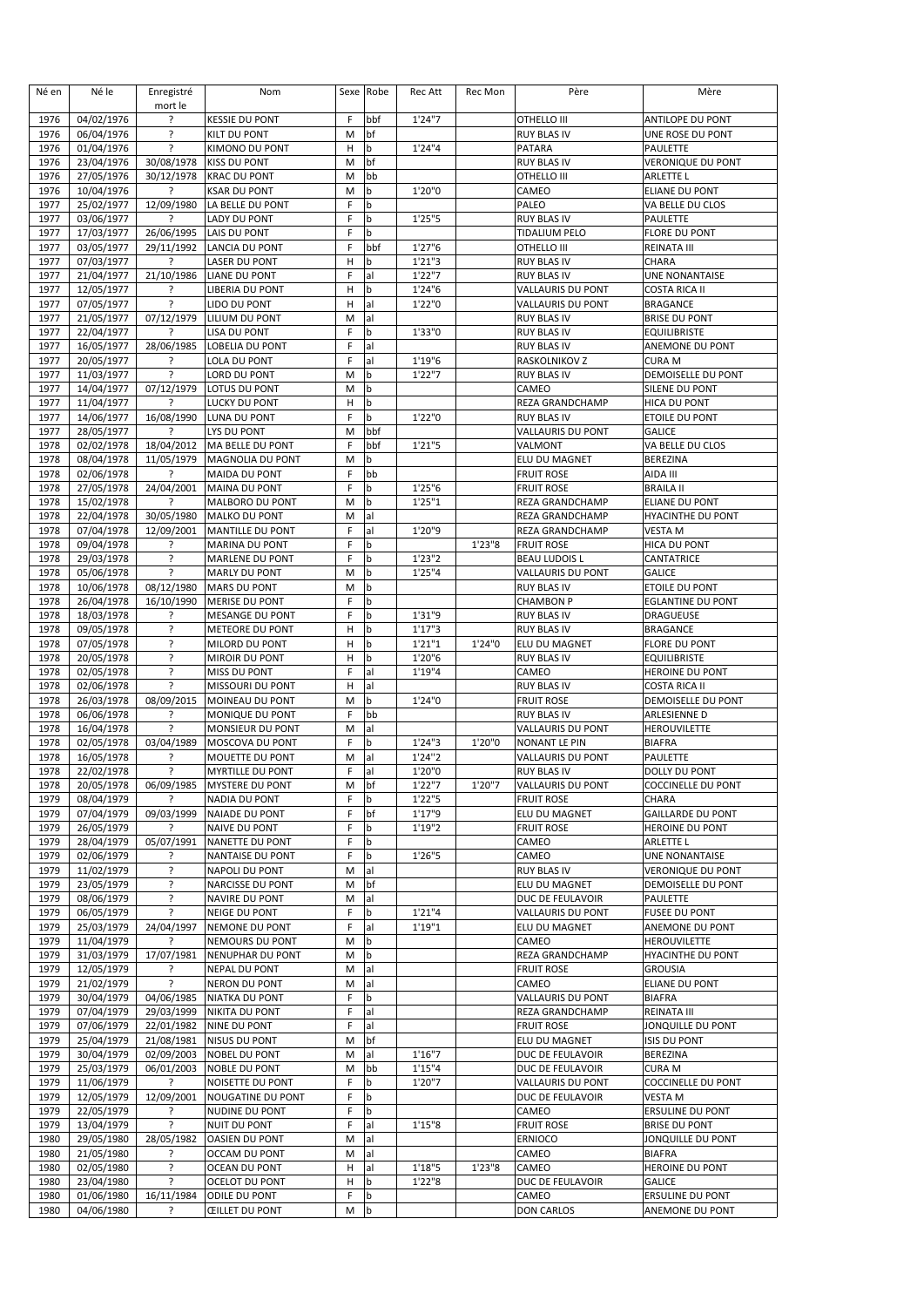| Né en        | Né le                    | Enregistré<br>mort le    | Nom                                               |        | Sexe Robe | Rec Att | Rec Mon | Père                                   | Mère                                            |
|--------------|--------------------------|--------------------------|---------------------------------------------------|--------|-----------|---------|---------|----------------------------------------|-------------------------------------------------|
| 1980         | 28/05/1980               | ?                        | <b>OISELLE DU PONT</b>                            | F      | b         |         |         | <b>RUY BLAS IV</b>                     | DEMOISELLE DU PONT                              |
| 1980         | 16/05/1980               | Ś.                       | OK DU PONT                                        | H      | al        |         |         | CAMEO                                  | <b>FOLIE EN TETE</b>                            |
| 1980         | 26/05/1980               | ?                        | <b>OKAPI DU PONT</b>                              | M      | bbf       | 1'20"6  |         | <b>TIBURCE</b>                         | DOLLY DU PONT                                   |
| 1980         | 30/04/1980               | ?                        | <b>OLEPYL DU PONT</b>                             | M      | b         | 1'19"5  |         | <b>RUY BLAS IV</b>                     | <b>BRAILA II</b>                                |
| 1980         | 04/04/1980               | 14/05/1992               | <b>OLETTA DU PONT</b>                             | F      | al        |         |         | REZA GRANDCHAMP                        | <b>COSTA RICA II</b>                            |
| 1980         | 08/05/1980               | 30/06/1981               | <b>OLIVIA DU PONT</b>                             | F      | b         |         |         | <b>RUY BLAS IV</b>                     | CHARA                                           |
| 1980         | 09/04/1980               | ŗ                        | OLIVIER DU PONT                                   | н      | b         |         | 1'26"5  | REZA GRANDCHAMP                        | <b>FLORE DU PONT</b>                            |
| 1980         | 10/05/1980               | 5.                       | <b>ONANTAISE DU PONT</b>                          | F      | b         | 1'23"9  |         | CAMEO                                  | UNE NONANTAISE                                  |
| 1980         | 28/05/1980               | S.                       | <b>ONDEE DU PONT</b>                              | F<br>F | b         |         |         | TIDALIUM PELO                          | <b>FUSEE DU PONT</b>                            |
| 1980<br>1980 | 12/05/1980<br>11/02/1980 | 18/04/2012<br>28/05/1982 | <b>ONDINE DU PONT</b>                             | M      | bbf<br>b  | 1'18"0  | 1'22''1 | DUC DE FEULAVOIR<br>CAMEO              | <b>EQUILIBRISTE</b>                             |
| 1980         | 26/04/1980               | 12/06/1999               | <b>ONIK DU PONT</b><br><b>ONISETTE DU PONT</b>    | F      | bf        | 1'20"4  | 1'23''8 | <b>VALLAURIS DU PONT</b>               | <b>VERONIQUE DU PONT</b><br><b>ISIS DU PONT</b> |
| 1980         | 04/04/1980               | ?                        | <b>ONTARIO DU PONT</b>                            | M      | bb        |         |         | REZA GRANDCHAMP                        | ARLESIENNE D                                    |
| 1980         | 07/04/1980               | 31/12/1994               | OPALE DU PONT                                     | F      | bb        |         |         | REZA GRANDCHAMP                        | HICA DU PONT                                    |
| 1980         | 22/04/1980               | 17/11/1982               | <b>OPALINE DU PONT</b>                            | F      | b         |         |         | REZA GRANDCHAMP                        | <b>INES DU PONT</b>                             |
| 1980         | 18/06/1980               | ?                        | OPERA DU PONT                                     | н      | b         | 1'20"0  |         | REZA GRANDCHAMP                        | CANTATRICE                                      |
| 1980         | 21/04/1980               | ?                        | OR DU PONT                                        | M      | b         | 1'18''1 |         | VALLAURIS DU PONT                      | VA BELLE DU CLOS                                |
| 1980         | 13/03/1980               | ?                        | ORCHITA DU PONT                                   | F      | al        | 1'23''3 |         | REZA GRANDCHAMP                        | REINATA III                                     |
| 1980         | 17/05/1980               | ?                        | ORFEVRE DU PONT                                   | н      | al        | 1'21''5 |         | REZA GRANDCHAMP                        | <b>JIOLITA</b>                                  |
| 1980         | 29/03/1980               | 19/08/1988               | ORGANCE DU PONT                                   | F      | al        | 1'25''2 |         | DUC DE FEULAVOIR                       | <b>BRAGANCE</b>                                 |
| 1980         | 18/05/1980               | ς                        | ORLOFF DU PONT                                    | н      | bf        | 1'18''3 |         | REZA GRANDCHAMP                        | ARLETTE L                                       |
| 1980         | 28/03/1980               | 23/05/1990               | <b>ORPHIE DU PONT</b>                             | F      | b         | 1'21"9  |         | CAMEO                                  | <b>GALIE DU PONT</b>                            |
| 1980         | 26/04/1980               | ŗ                        | <b>OSCAR DU PONT</b>                              | н      | b         | 1'22"3  |         | CAMEO                                  | <b>GLOIRE DU PONT</b>                           |
| 1980         | 13/05/1980               | ?<br>22/10/1982          | <b>OURAGAN DU PONT</b>                            | M      | b         |         |         | CAMEO                                  | BEREZINA                                        |
| 1980<br>1981 | 09/05/1980<br>28/05/1981 |                          | OWEN DU PONT<br>PACHA DU PONT                     | M<br>M | b<br>bbf  |         |         | CAMEO<br>VALMONT                       | JUDITH DU PARC                                  |
| 1981         | 02/04/1981               | 26/10/1984<br>ŗ          | PAELLA DU PONT                                    | F      | al        | 1'23"9  |         | REZA GRANDCHAMP                        | HEROINE DU PONT<br><b>GROUSIA</b>               |
| 1981         | 31/03/1981               | ?                        | PALAIS DU PONT                                    | H      | b         |         |         | CAMEO                                  | HOTESSE DU PONT                                 |
| 1981         | 06/06/1981               | 19/09/1986               | PALOMBE DU PONT                                   | F      | al        | 1'20"7  |         | <b>FAKIR DU VIVIER</b>                 | DOLLY DU PONT                                   |
| 1981         | 12/05/1981               | 12/12/1986               | PALOVA DU PONT                                    | F      | al        | 1'21''5 |         | <b>RUY BLAS IV</b>                     | <b>BIAFRA</b>                                   |
| 1981         | 19/03/1981               | ?                        | PAMELA DU PONT                                    | F      | b         |         |         | <b>RUY BLAS IV</b>                     | <b>HAVESTA</b>                                  |
| 1981         | 03/06/1981               | 18/02/1994               | PAMPA DU PONT                                     | F      | al        | 1'23''  |         | REZA GRANDCHAMP                        | <b>JIOLITA</b>                                  |
| 1981         | 22/04/1981               | 02/05/2005               | PAN DU PONT                                       | M      | b         |         | 1'22''1 | DUC DE FEULAVOIR                       | <b>JALNA DOP</b>                                |
| 1981         | 24/04/1981               | 20/03/1983               | PANACHE DU PONT                                   | M      | al        |         |         | <b>FRUIT ROSE</b>                      | <b>GAILLARDE DU PONT</b>                        |
| 1981         | 10/05/1981               | ŗ                        | PANAME DU PONT                                    | M      | b         | 1'24"9  |         | CAMEO                                  | VESTA M                                         |
| 1981         | 15/03/1981               | 19/03/2009               | PAOLA DU PONT                                     | F      | al        | 1'23''1 |         | <b>FLEURONNE</b>                       | REINATA III                                     |
| 1981         | 09/05/1981               | ŗ                        | PARA DU PONT                                      | H      | bbf       | 1'19"3  |         | <b>FLEURONNE</b>                       | CHARA                                           |
| 1981         | 16/05/1981               | ?                        | PARISETTE DU PONT                                 | F      | b         |         |         | <b>RUY BLAS IV</b>                     | ARLESIENNE D                                    |
| 1981<br>1981 | 12/06/1981               | 05/02/2002<br>29/01/2001 | <b>PASSERINE DU PONT</b>                          | F<br>F | bbf       | 1'21''4 | 1'22''8 | <b>HORSE BORN</b>                      | <b>ERSULINE DU PONT</b>                         |
| 1981         | 19/04/1981<br>28/04/1981 | ?                        | PASSIFLORE DU PONT<br>PELICAN DU PONT             | M      | b<br>al   | 1'14''0 |         | <b>HORSE BORN</b><br><b>FRUIT ROSE</b> | <b>FLORE DU PONT</b><br><b>BRAGANCE</b>         |
| 1981         | 03/06/1981               | ?                        | PENSEE DU PONT                                    | F      | b         |         |         | <b>FRUIT ROSE</b>                      | <b>GIROFLEE DU PONT</b>                         |
| 1981         | 12/05/1981               | ?                        | PEPITE DU PONT                                    | F      | b         | 1'21''0 |         | <b>RUY BLAS IV</b>                     | HERMINE DU PONT                                 |
| 1981         | 07/06/1981               | 03/12/1993               | PEPSIE DU PONT                                    | F      | al        |         |         | CAMEO                                  | FOLIE EN TETE                                   |
| 1981         | 11/06/1981               | ŗ                        | PERINE DU PONT                                    | F      | bbf       |         |         | <b>HORSE BORN</b>                      | <b>ISIS DU PONT</b>                             |
| 1981         | 16/04/1981               | ?                        | PERRUCHE DU PONT                                  | F      | b         | 1'25"0  |         | <b>HORSE BORN</b>                      | <b>BRISE DU PONT</b>                            |
| 1981         | 18/05/1981               | ?                        | PERVENCHE DU PONT                                 | F      | b         | 1'20"5  |         | <b>HORSE BORN</b>                      | JONQUILLE DU PONT                               |
| 1981         | 14/06/1981               |                          | 08/04/1994   PIVOINE DU PONT                      | F      | b         |         |         | <b>HORSE BORN</b>                      | ANEMONE DU PONT                                 |
| 1981         | 23/02/1981               | ?                        | PLANETE DU PONT                                   | F      | bf        | 1'25"8  |         | DUC DE FEULAVOIR                       | ETOILE DU PONT                                  |
| 1981         | 08/05/1981               | ŗ                        | PLATIN DU PONT                                    | M      | al        |         |         | REZA GRANDCHAMP                        | <b>GALICE</b>                                   |
| 1981         | 25/05/1981               | ŗ                        | PLUVIER DU PONT                                   | M      | al        |         |         | <b>FONDON</b>                          | DEMOISELLE DU PONT                              |
| 1981         | 10/03/1981               | ŗ                        | POESIE DU PONT                                    | F      | b         | 1'21''3 |         | DUC DE FEULAVOIR                       | <b>VERONIQUE DU PONT</b>                        |
| 1981<br>1981 | 29/05/1981<br>25/04/1981 | ?<br>17/08/1982          | PRALINE DU PONT<br>PRINCE DU PONT                 | F<br>M | b<br>al   |         |         | <b>HORSE BORN</b><br>CAMEO             | <b>GALIE DU PONT</b><br><b>CURA M</b>           |
| 1981         | 07/04/1981               | 5.                       | PRINCESSE DU PONT                                 | F      | b         |         |         | DUC DE FEULAVOIR                       | ELIANE DU PONT                                  |
| 1982         | 15/04/1982               | 12/06/1987               | <b>QUADIA DU PONT</b>                             | F      | al        |         |         | CAMEO                                  | <b>GAILLARDE DU PONT</b>                        |
| 1982         | 05/06/1982               | 13/07/1984               | <b>QUALIS DU PONT</b>                             | М      | al        |         |         | REZA GRANDCHAMP                        | GALICE                                          |
| 1982         | 11/06/1982               | ?                        | <b>QUALIUM DU PONT</b>                            | н      | bb        | 1'21''3 |         | <b>TIDALIUM PELO</b>                   | <b>BRAILA II</b>                                |
| 1982         | 08/03/1982               | ?                        | <b>QUARINA DU PONT</b>                            | F      | al        | 1'20"4  |         | <b>FAKIR DU VIVIER</b>                 | REINATA III                                     |
| 1982         | 22/04/1982               | 21/03/2014               | <b>QUARTIER DU PONT</b>                           | н      | bb        |         |         | <b>FRUIT ROSE</b>                      | <b>BRISE DU PONT</b>                            |
| 1982         | 07/05/1982               | 13/07/1984               | <b>QUARTZ DU PONT</b>                             | M      | b         |         |         | CAMEO                                  | ELIANE DU PONT                                  |
| 1982         | 29/04/1982               | ?                        | <b>QUASIDA DU PONT</b>                            | F      | b         | 1'15''4 |         | <b>RUY BLAS IV</b>                     | <b>HAVESTA</b>                                  |
| 1982         | 09/06/1982               | ?                        | <b>QUASSIA DU PONT</b>                            | н      | al        | 1'20"5  |         | REZA GRANDCHAMP                        | <b>MERISE DU PONT</b>                           |
| 1982         | 13/04/1982               | ?                        | <b>QUEBEC DU PONT</b>                             | М      | b         |         |         | <b>GRANIT</b>                          | <b>COLIVETTE</b>                                |
| 1982         | 02/05/1982               | ?<br>?                   | <b>QUEEN DU PONT</b>                              | F      | b         | 1'23"9  |         | <b>RUY BLAS IV</b>                     | HERMINE DU PONT                                 |
| 1982<br>1982 | 28/04/1982<br>05/06/1982 | ?                        | <b>QUENELLE DU PONT</b><br><b>QUERIDA DU PONT</b> | F<br>F | b<br>al   |         |         | REZA GRANDCHAMP<br>RUY BLAS IV         | ARLETTE L<br>JIOLITA                            |
| 1982         | 26/05/1982               | 02/08/1999               | <b>QUESTA DU PONT</b>                             | F      | b         | 1'19''1 |         | VALLENAY                               | <b>VESTA M</b>                                  |
| 1982         | 20/06/1982               | 10/02/2009               | QUETSCHE DU PONT                                  | F      | b         | 1'19"7  |         | <b>FRUIT ROSE</b>                      | <b>ERSULINE DU PONT</b>                         |
| 1982         | 06/04/1982               | ŗ                        | <b>QUETZAL DU PONT</b>                            | н      | al        | 1'20"0  |         | <b>INDUIT</b>                          | HIRONDELLE DU PONT                              |
| 1982         | 28/05/1982               | ?                        | <b>QUICK DU PONT</b>                              | н      | bb        | 1'20"5  |         | <b>FRUIT ROSE</b>                      | <b>EQUILIBRISTE</b>                             |
| 1982         | 16/06/1982               | 09/11/1984               | <b>QUIDY DU PONT</b>                              | M      | bf        |         |         | <b>FRUIT ROSE</b>                      | DOLLY DU PONT                                   |
| 1982         | 22/05/1982               | ŗ                        | <b>QUILLE DU PONT</b>                             | F      | alb       |         |         | REZA GRANDCHAMP                        | ISIS DU PONT                                    |
| 1982         | 07/04/1982               | ?                        | <b>QUINA DU PONT</b>                              | н      | b         | 1'18''8 |         | <b>HORSE BORN</b>                      | INES DU PONT                                    |
| 1982         | 30/03/1982               | ?                        | QUINIO DU PONT                                    | н      | b         |         |         | <b>FRUIT ROSE</b>                      | HOTESSE DU PONT                                 |
| 1982         | 08/05/1982               | 03/11/2004               | QUIROGA DU PONT                                   | F      | b         |         |         | <b>RUY BLAS IV</b>                     | HEROINE DU PONT                                 |
| 1982         | 26/03/1982               | 14/03/1986               | <b>QUIROS DU PONT</b>                             | М      | al        | 1'19"7  |         | <b>BEAUSEJOUR II</b>                   | BEREZINA                                        |
| 1982         | 25/06/1982               | ŗ                        | QUISCALE DU PONT                                  | н      | al        |         |         | CAMEO                                  | COCCINELLE DU PONT                              |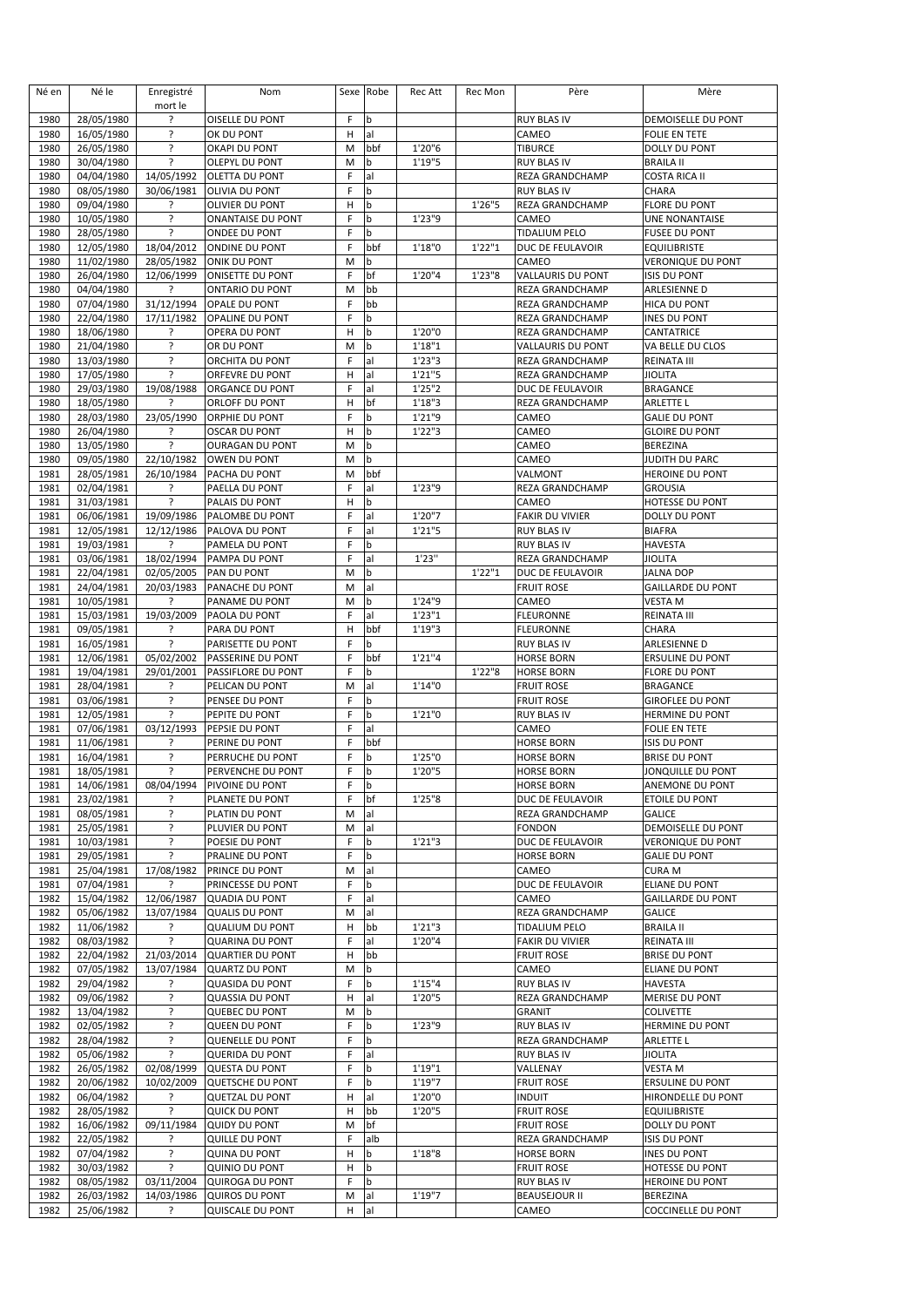| Né en        | Né le                    | Enregistré<br>mort le | Nom                                     |                  | Sexe Robe         | Rec Att           | Rec Mon | Père                                           | Mère                                      |
|--------------|--------------------------|-----------------------|-----------------------------------------|------------------|-------------------|-------------------|---------|------------------------------------------------|-------------------------------------------|
| 1982         | 18/04/1982               | 05/03/1998            | <b>QUISMIE DU PONT</b>                  | F                | b                 | 1'21"8            |         | <b>BEAUSEJOUR II</b>                           | <b>JISMIE DU PONT</b>                     |
| 1982         | 01/05/1982               | 09/11/1984            | <b>QUIZ DU PONT</b>                     | M                | bb                |                   |         | <b>TIDALIUM PELO</b>                           | <b>GLOIRE DU PONT</b>                     |
| 1982         | 24/03/1982               | ŗ                     | <b>QUOTA DU PONT</b>                    | H                | bf                | 1'20"8            |         | VALLENAY                                       | <b>GROUSIA</b>                            |
| 1983         | 29/04/1983               | 06/09/1985            | RADJAH DU PONT                          | M                | al                |                   |         | <b>RUY BLAS IV</b>                             | NIKITA DU PONT                            |
| 1983         | 15/04/1983               | 05/07/2002            | RASMINA DU PONT                         | F                | bbf               |                   |         | <b>HORSE BORN</b>                              | HIRONDELLE DU PONT                        |
| 1983         | 05/05/1983               | ŗ                     | RASPA DU PONT                           | F                | b                 | 1'21''3           |         | ERSIN                                          | <b>NANTINA</b>                            |
| 1983         | 05/06/1983               | ?                     | <b>REAL DU PONT</b>                     | H                | b                 | 1'25"0            |         | <b>DATAC</b>                                   | <b>BRAILA II</b>                          |
| 1983         | 29/04/1983               | ?                     | <b>RECITAL DU PONT</b>                  | H                | bf                |                   |         | DUC DE FEULAVOIR                               | <b>ARLETTE L</b>                          |
| 1983         | 12/04/1983               | ?<br>?                | REGAL DU PONT                           | M                | b                 | 1'16''7           |         | <b>RUY BLAS IV</b>                             | <b>GAILLARDE DU PONT</b>                  |
| 1983<br>1983 | 06/04/1983<br>10/05/1983 | 12/12/2003            | <b>REGENT DU PONT</b><br>REGINA DU PONT | M<br>F           | b<br>b            |                   |         | QUIOCO<br><b>FRUIT ROSE</b>                    | <b>HELENA STUART</b><br><b>VESTA M</b>    |
| 1983         | 18/04/1983               | ŗ                     | <b>REGINE DU PONT</b>                   | $\mathsf F$      | b                 |                   |         | QUIOCO                                         | <b>HEROINE DU PONT</b>                    |
| 1983         | 18/05/1983               | ?                     | <b>REGIS DU PONT</b>                    | H                | al                |                   |         | DUC DE FEULAVOIR                               | ISIS DU PONT                              |
| 1983         | 17/04/1983               | 07/03/2002            | REINATA DU PONT                         | F                | b                 |                   |         | HADOL DU VIVIER                                | <b>ITALIA DU PONT</b>                     |
| 1983         | 21/03/1983               | 3                     | REINE DU PONT                           | F                | b                 | 1'19"6            |         | DUC DE FEULAVOIR                               | <b>CURA M</b>                             |
| 1983         | 09/06/1983               | ?                     | REJANE DU PONT                          | F                | b                 |                   |         | DUC DE FEULAVOIR                               | <b>HAVESTA</b>                            |
| 1983         | 18/04/1983               | ?                     | <b>RESEDA DU PONT</b>                   | M                | b                 |                   | 1'27''1 | VALLAURIS DU PONT                              | FLORE DU PONT                             |
| 1983         | 18/03/1983               | 06/09/1985            | RHEA DU PONT                            | F                | b                 |                   |         | <b>RUY BLAS IV</b>                             | EDEA M                                    |
| 1983         | 18/06/1983               | ?                     | RIESLING DU PONT                        | M                | al                |                   |         | DUC DE FEULAVOIR                               | <b>GALICE</b>                             |
| 1983         | 07/04/1983               | ?                     | RIVAGE DU PONT                          | н                | al                |                   |         | <b>BUFFET II</b>                               | <b>BIAFRA</b>                             |
| 1983<br>1983 | 25/04/1983<br>21/04/1983 | ŗ<br><sup>2</sup>     | ROCK DU PONT<br>ROITELET DU PONT        | M<br>H           | b<br>b            | 1'22"2            |         | <b>FRANC QUITO</b><br><b>VALLAURIS DU PONT</b> | <b>FUSEE DU PONT</b><br>HERMINE DU PONT   |
| 1983         | 01/04/1983               | 28/06/2007            | ROLLS DU PONT                           | F                | b                 | 1'17''6           |         | <b>GRANIT</b>                                  | <b>GIRL BLANCHE</b>                       |
| 1983         | 04/05/1983               | 05/10/1984            | ROSE DU PONT                            | F                | b                 |                   |         | DUC DE FEULAVOIR                               | HOTESSE DU PONT                           |
| 1983         | 13/03/1983               | 24/01/1986            | ROYAL DU PONT                           | M                | b                 |                   |         | SEDDOUCK                                       | <b>BRAGANCE</b>                           |
| 1983         | 12/04/1983               | 11/12/2002            | <b>RUBIS DU PONT</b>                    | M                | b                 |                   |         | <b>TIVASO P</b>                                | <b>JISMIE DU PONT</b>                     |
| 1983         | 28/04/1983               | ?                     | <b>RUSTIC DU PONT</b>                   | H                | b                 | 1'23''1           |         | ERSIN                                          | <b>GROUSIA</b>                            |
| 1983         | 19/03/1983               | ?                     | RUY BLAS DU PONT                        | M                | b                 | 1'20"9            |         | <b>RUY BLAS IV</b>                             | KAMA DU PONT                              |
| 1984         | 25/05/1984               | ?                     | SABBAT DU PONT                          | M                | bb                |                   |         | ELU DU MAGNET                                  | CHARA                                     |
| 1984         | 08/05/1984               | 20/04/2012            | SABINE DU PONT                          | F                | b                 | 1'17"9            |         | <b>HEXOL BELLEMOIS</b>                         | <b>EQUILIBRISTE</b>                       |
| 1984<br>1984 | 12/05/1984<br>05/05/1984 | ?<br>?                | SAGACE DU PONT<br>SAIDA DU PONT         | H<br>$\mathsf F$ | b<br>al           |                   |         | <b>FLORESTAN</b><br>REZA GRANDCHAMP            | <b>BEREZINA</b><br>EDEA M                 |
| 1984         | 10/05/1984               | ?                     | SAIGA DU PONT                           | H                | al                |                   | 1'28"0  | ELU DU MAGNET                                  | NIKITA DU PONT                            |
| 1984         | 25/04/1984               | 06/02/2007            | SANDRA DU PONT                          | $\mathsf F$      | al                |                   |         | <b>BUFFET II</b>                               | <b>NANTINA</b>                            |
| 1984         | 30/04/1984               | 14/03/1986            | SAPHIR DU PONT                          | M                | bbf               |                   |         | DUC DE FEULAVOIR                               | HERMINE DU PONT                           |
| 1984         | 01/06/1984               | 19/06/2008            | SARCELLE DU PONT                        | F                | b                 | 1'24"0            |         | VALLAURIS DU PONT                              | <b>COCCINELLE DU PONT</b>                 |
| 1984         | 16/05/1984               | ŗ                     | SATIN DU PONT                           | H                | b                 | 1'16''7           |         | VALLAURIS DU PONT                              | MANTILLE DU PONT                          |
| 1984         | 16/02/1984               | ?                     | SAUMUR DU PONT                          | M                | b                 |                   |         | <b>FRUIT ROSE</b>                              | NANETTE DU PONT                           |
| 1984         | 25/05/1984               | ?                     | <b>SCALA DU PONT</b>                    | F                | b                 |                   |         | VALLAURIS DU PONT                              | CANTATRICE                                |
| 1984<br>1984 | 29/04/1984<br>26/04/1984 | ?<br>?                | SEIGNEUR DU PONT<br>SENORITA DU PONT    | н<br>$\mathsf F$ | b<br>al           | 1'20"4<br>1'23''1 |         | DUC DE FEULAVOIR<br>ELU DU MAGNET              | <b>CURA M</b><br><b>REINATA III</b>       |
| 1984         | 01/04/1984               | ?                     | <b>SERGAR DU PONT</b>                   | H                | bf                |                   |         | <b>FRUIT ROSE</b>                              | KAMA DU PONT                              |
| 1984         | 18/05/1984               | ?                     | SERIN DU PONT                           | H                | al                | 1'17''1           |         | <b>REZA GRANDCHAMP</b>                         | HIRONDELLE DU PONT                        |
| 1984         | 26/03/1984               | 21/06/2013            | SHAH DU PONT                            | н                | bf                |                   |         | REZA GRANDCHAMP                                | ETIENNETTE                                |
| 1984         | 25/03/1984               | ?                     | SHAMMAR DU PONT                         | M                | al                |                   |         | <b>FRUIT ROSE</b>                              | <b>HEROINE DU PONT</b>                    |
| 1984         | 30/03/1984               | ?                     | SIRIUS DU PONT                          | н                | b                 | 1'23"8            |         | DUC DE FEULAVOIR                               | <b>MERISE DU PONT</b>                     |
| 1984         | 10/04/1984               | 27/05/1994            | SISSI DU PONT                           | F                | $\mathbf b$       |                   |         | ELU DU MAGNET                                  | <b>JISMIE DU PONT</b>                     |
| 1984         | 20/03/1984               | 05/07/1988            | <b>SNOB DU PONT</b>                     | M                | lal               |                   |         | <b>BUFFET II</b>                               | <b>GIRL BLANCHE</b>                       |
| 1984<br>1984 | 23/05/1984<br>09/05/1984 | 15/04/2004<br>?       | SOIREE DU PONT<br>SOLEIL DU PONT        | F<br>н           | al<br>b           | 1'16''1           |         | <b>JIOSCO</b><br><b>FRUIT ROSE</b>             | <b>BRISE DU PONT</b><br>ETOILE DU PONT    |
| 1984         | 28/03/1984               | ŗ                     | <b>STAR DU PONT</b>                     | F                | al                |                   |         | <b>ISTRAEKI</b>                                | <b>BRAGANCE</b>                           |
| 1984         | 08/04/1984               | ?                     | SUBTILE DU PONT                         | F                | al                |                   |         | REZA GRANDCHAMP                                | <b>ISIS DU PONT</b>                       |
| 1984         | 18/05/1984               | ?                     | <b>SUGAR DU PONT</b>                    | н                | b                 | 1'16''3           |         | <b>FRUIT ROSE</b>                              | <b>NOUGATINE DU PONT</b>                  |
| 1984         | 27/04/1984               | 24/04/2001            | <b>SUPER DU PONT</b>                    | M                | b                 |                   |         | ELU DU MAGNET                                  | <b>GLOIRE DU PONT</b>                     |
| 1984         | 18/03/1984               | 16/03/2002            | <b>SUZY DU PONT</b>                     | F                | alf               | 1'16''8           |         | <b>JIOSCO</b>                                  | <b>ELIANE DU PONT</b>                     |
| 1984         | 29/04/1984               | 5.                    | SYDNEY DU PONT                          | H                | bb                |                   | 1'21''0 | HILLION BRILLOUARD                             | COLIVETTE                                 |
| 1985         | 22/05/1985               | 17/04/1997            | TAELIA DU PONT                          | F                | b                 | 1'16"9            |         | LE LOIR                                        | MA BELLE DU PONT                          |
| 1985         | 17/03/1985<br>14/06/1985 | 24/04/1992            | TALISCA DU PONT                         | F                | b<br>bbf          | 1'22"0            |         | LE LOIR<br>VALLAURIS DU PONT                   | KAMA DU PONT<br>NOUGATINE DU PONT         |
| 1985<br>1985 | 24/03/1985               | ?<br>01/06/2006       | TAMARIS DU PONT<br>TAMISE DU PONT       | н<br>F           | b                 | 1'17''4           |         | LE LOIR                                        | <b>GIRL BLANCHE</b>                       |
| 1985         | 09/04/1985               | ?                     | TANIA DU PONT                           | F                | al                | 1'20"5            |         | VALLENAY                                       | <b>GROUSIA</b>                            |
| 1985         | 07/05/1985               | ?                     | TECK DU PONT                            | M                | b                 | 1'26"0            |         | ERSIN                                          | <b>EQUILIBRISTE</b>                       |
| 1985         | 18/05/1985               | 03/03/2002            | TENDRESSE DU PONT                       | F                | b                 | 1'20"5            |         | LE LOIR                                        | <b>BRAGANCE</b>                           |
| 1985         | 07/04/1985               | ?                     | TENOR DU PONT                           | M                | bf                |                   |         | <b>KEPI VERT</b>                               | NIKITA DU PONT                            |
| 1985         | 14/06/1985               | 15/10/1999            | TETHYS DU PONT                          | F                | al                |                   |         | LE LOIR                                        | <b>BRAILA II</b>                          |
| 1985         | 10/05/1985               | ?                     | THAIS DU PONT                           | $\mathsf F$      | bb                |                   |         | JACQUES DES BLAVES                             | <b>HOTESSE DU PONT</b>                    |
| 1985         | 31/05/1985               | 15/01/2016            | THALIE DU PONT                          | F                | b                 | 1'24"0            | 1'22"0  | MILLIARD                                       | <b>JISMIE DU PONT</b>                     |
| 1985<br>1985 | 06/03/1985<br>30/05/1985 | 19/09/1986<br>ŗ       | TIGRE DU PONT<br>TINA DU PONT           | М<br>F           | al<br>al          |                   |         | LE LOIR<br>ELU DU MAGNET                       | <b>HEROINE DU PONT</b><br>JEINATA DU PONT |
| 1985         | 01/04/1985               | <sup>2</sup>          | TONUS DU PONT                           | М                | b                 |                   | 1'24''6 | DUC DE FEULAVOIR                               | <b>ETIENNETTE</b>                         |
| 1985         | 23/04/1985               | 01/08/2001            | <b>TORNADE DU PONT</b>                  | F                | b                 |                   |         | DUC DE FEULAVOIR                               | <b>HELENA STUART</b>                      |
| 1985         | 28/04/1985               | ŗ                     | TORNESE DU PONT                         | H                | b                 |                   |         | <b>GRANIT</b>                                  | <b>GAILLARDE DU PONT</b>                  |
| 1985         | 23/04/1985               | ?                     | TOSCANE DU PONT                         | F                | b                 |                   |         | <b>KAISER TROT</b>                             | ELIANE DU PONT                            |
| 1985         | 28/04/1985               | S.                    | TOURBILLON DU PONT                      | H                | b                 |                   | 1'21''7 | LE LOIR                                        | <b>NANTINA</b>                            |
| 1985         | 25/04/1985               | 07/11/2000            | <b>TOURELLE DU PONT</b>                 | F                | b                 | 1'20"5            |         | <b>HYMOUR</b>                                  | <b>ARLETTE L</b>                          |
| 1985         | 17/03/1985               | ?                     | TRIANON DU PONT                         | н                | b                 | 1'22''7           |         | LE LOIR                                        | <b>HAVESTA</b>                            |
| 1985<br>1985 | 21/06/1985<br>27/05/1985 | 11/02/1994<br>ŗ       | TROIKA DU PONT<br>TSARINE DU PONT       | F<br>F           | al<br>$\mathbf b$ | 1'24"5            |         | <b>FRUIT ROSE</b><br>DUC DE FEULAVOIR          | REINATA III<br>ONDE DES LOGES             |
|              |                          |                       |                                         |                  |                   |                   |         |                                                |                                           |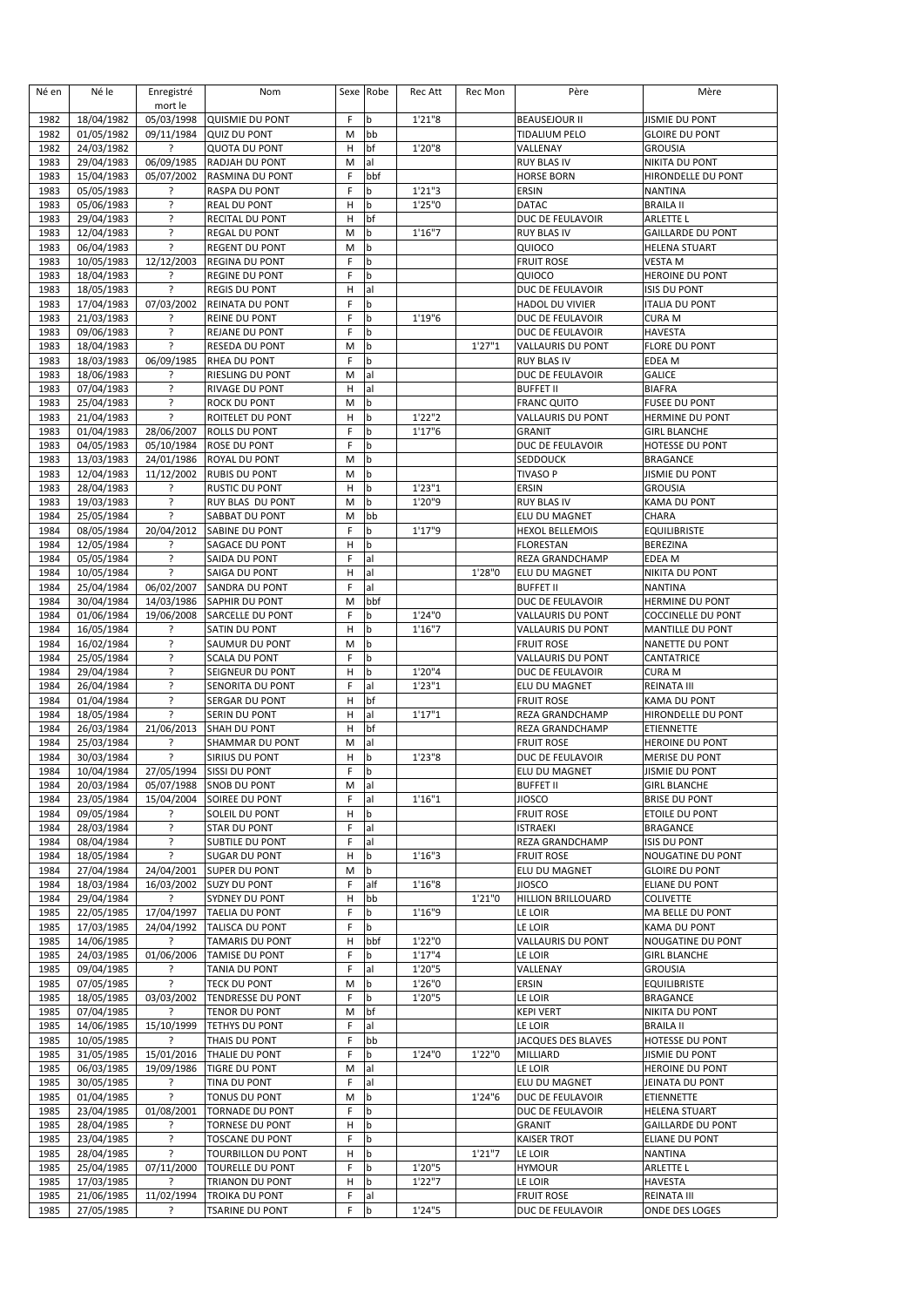| Né en        | Né le                    | Enregistré<br>mort le    | Nom                                            |             | Sexe Robe | Rec Att            | Rec Mon | Père                                   | Mère                                        |
|--------------|--------------------------|--------------------------|------------------------------------------------|-------------|-----------|--------------------|---------|----------------------------------------|---------------------------------------------|
| 1985         | 07/06/1985               | 02/03/2005               | <b>TULIPE DU PONT</b>                          | F           | bf        | 1'20"6             |         | DUC DE FEULAVOIR                       | <b>FLORE DU PONT</b>                        |
| 1985         | 17/06/1985               | ?                        | <b>TYROL DU PONT</b>                           | H           | b         | 1'21''1            |         | LE LOIR                                | <b>NANETTE DU PONT</b>                      |
| 1985         | 28/04/1985               | 28/06/2007               | TZIGANE DU PONT                                | F           | al        | 1'19"4             |         | <b>VALLAURIS DU PONT</b>               | MANTILLE DU PONT                            |
| 1986         | 22/03/1986               | 07/11/2000               | <b>UDINE DU PONT</b>                           | F           | b         | 1'19"3             |         | LE LOIR                                | <b>HERMINE DU PONT</b>                      |
| 1986         | 25/03/1986               | ?                        | UGHETTA DU PONT                                | F           | b         |                    |         | <b>FRUIT ROSE</b>                      | <b>ETIENNETTE</b>                           |
| 1986         | 22/06/1986               | ?                        | <b>UGOLINE DU PONT</b>                         | $\mathsf F$ | b         |                    |         | MILLIARD                               | NOUGATINE DU PONT                           |
| 1986         | 18/04/1986               | ŗ                        | <b>UKY DU PONT</b>                             | H           | b         | 1'25"6             | 1'19"9  | DUC DE FEULAVOIR                       | <b>NANTINA</b>                              |
| 1986         | 30/04/1986               | 30/12/2003               | ULANA DU PONT                                  | F<br>F      | al        | 1'18''1<br>1'18''4 |         | DUC DE FEULAVOIR                       | MOSCOVA DU PONT                             |
| 1986<br>1986 | 10/03/1986<br>07/03/1986 | ?<br>09/09/1998          | ULLA DU PONT<br>ULTRA DU PONT                  | H           | bf<br>b   | 1'21''8            |         | <b>INO LUDOIS</b><br>LE LOIR           | LUNA DU PONT<br><b>KAMA DU PONT</b>         |
| 1986         | 02/06/1986               | ?                        | ULYSSE DU PONT                                 | н           | b         | 1'24"9             |         | LE LOIR                                | <b>EQUILIBRISTE</b>                         |
| 1986         | 09/06/1986               | 21/04/2010               | UNISSON DU PONT                                | M           | b         | 1'23"6             |         | LE LOIR                                | MAZINETTE                                   |
| 1986         | 04/03/1986               | ?                        | UNIVERS DU PONT                                | н           | al        | 1'19"0             |         | LE LOIR                                | PLANETE DU PONT                             |
| 1986         | 18/02/1986               | 16/11/1990               | <b>UPSALIN DU PONT</b>                         | H           | al        |                    |         | LE LOIR                                | <b>BEREZINA</b>                             |
| 1986         | 17/03/1986               | ?                        | URAC DU PONT                                   | M           | al        |                    |         | <b>FRUIT ROSE</b>                      | NIKITA DU PONT                              |
| 1986         | 20/05/1986               | 07/08/1987               | URANIE DU PONT                                 | F           | al        |                    |         | <b>FRUIT ROSE</b>                      | <b>BRAGANCE</b>                             |
| 1986         | 20/05/1986<br>03/05/1986 | ŗ<br>S.                  | URANUS DU PONT                                 | M<br>H      | bf<br>bb  | 1'16''8            | 1'22''2 | DUC DE FEULAVOIR                       | ONDE DES LOGES                              |
| 1986<br>1986 | 17/06/1986               | ?                        | URBU DU PONT<br>URI DU PONT                    | M           | b         |                    |         | JACQUES DES BLAVES<br><b>BALFOUR</b>   | HIRONDELLE DU PONT<br><b>JISMIE DU PONT</b> |
| 1986         | 14/04/1986               | ?                        | <b>URIANA DU PONT</b>                          | F           | b         |                    |         | LE LOIR                                | <b>BRAILA II</b>                            |
| 1986         | 14/04/1986               | 11/10/2016               | URIANE DU PONT                                 | F           | bf        | 1'19"2             |         | LE LOIR                                | <b>GAILLARDE DU PONT</b>                    |
| 1986         | 20/06/1986               | ?                        | URIEL DU PONT                                  | M           | bbf       |                    |         | <b>FRUIT ROSE</b>                      | MA BELLE DU PONT                            |
| 1986         | 27/03/1986               | ?                        | URSULINE DU PONT                               | F           | b         | 1'22"0             |         | DUC DE FEULAVOIR                       | <b>MERISE DU PONT</b>                       |
| 1986         | 10/05/1986               | ?                        | <b>URVICK DU PONT</b>                          | H           | b         | 1'17''6            |         | LE LOIR                                | <b>HAVESTA</b>                              |
| 1986         | 07/02/1986               | 05/06/1987               | <b>USKO DU PONT</b>                            | M           | b         |                    |         | LE LOIR                                | <b>HEROINE DU PONT</b>                      |
| 1986         | 04/05/1986               | ŗ                        | UTESSE DU PONT                                 | H<br>F      | al        |                    |         | DUC DE FEULAVOIR                       | <b>HOTESSE DU PONT</b>                      |
| 1986<br>1986 | 30/04/1986<br>26/02/1986 | 17/05/1998<br>5.         | <b>UZELIA DU PONT</b><br>UZLO DU PONT          | H           | b<br>bbf  |                    |         | DUC DE FEULAVOIR<br><b>FRUIT ROSE</b>  | <b>COCCINELLE DU PONT</b><br><b>GUZLA</b>   |
| 1987         | 09/06/1987               | 21/07/1989               | VABELLE DU PONT                                | F           | b         |                    |         | <b>MYOTO BARBES</b>                    | MA BELLE DU PONT                            |
| 1987         | 08/06/1987               | ŗ                        | VAHILA DU PONT                                 | $\mathsf F$ | al        |                    |         | LE LOIR                                | <b>BRAILA II</b>                            |
| 1987         | 16/05/1987               | ?                        | VALET DU PONT                                  | $\mathsf F$ | al        |                    |         | <b>MONQUIER</b>                        | HOTESSE DU PONT                             |
| 1987         | 12/06/1987               | 07/01/2002               | VALSE DU PONT                                  | F           | b         |                    |         | JOLI QUITO                             | ONDE DES LOGES                              |
| 1987         | 20/04/1987               | 12/01/1988               | VAMPIRE DU PONT                                | M           | b         |                    |         | <b>ORTOLAN</b>                         | <b>MERISE DU PONT</b>                       |
| 1987         | 09/04/1987               | 27/08/2014               | VANIC DU PONT                                  | н           | bbf       | 1'15"9             |         | <b>VALLAURIS DU PONT</b>               | MANTILLE DU PONT                            |
| 1987         | 13/04/1987               | 06/11/2007               | VANINA DU PONT                                 | F           | al        |                    |         | LE LOIR                                | <b>NANTINA</b>                              |
| 1987<br>1987 | 09/04/1987<br>15/02/1987 | ?<br>18/06/2001          | <b>VARUS DU PONT</b><br><b>VEDETTE DU PONT</b> | н<br>F      | b<br>b    | 1'19"6             |         | <b>FIRSTLY</b><br>LE LOIR              | <b>NAIVE DU PONT</b><br>PLANETE DU PONT     |
| 1987         | 15/05/1987               | ?                        | <b>VEGAS DU PONT</b>                           | H           | bbf       |                    |         | <b>FLORESTAN</b>                       | <b>HEROINE DU PONT</b>                      |
| 1987         | 21/05/1987               | 19/07/1990               | <b>VENATOR DU PONT</b>                         | H           | bf        |                    |         | JACQUES DES BLAVES                     | <b>FLORE DU PONT</b>                        |
| 1987         | 09/02/1987               | 27/02/1994               | <b>VENISE DU PONT</b>                          | F           | b         |                    |         | VALLAURIS DU PONT                      | POYGLARE                                    |
| 1987         | 03/06/1987               | 29/11/2005               | <b>VERANO DU PONT</b>                          | H           | al        | 1'20"0             |         | JOLI QUITO                             | NOUGATINE DU PONT                           |
| 1987         | 25/04/1987               | S.                       | <b>VERSEAU DU PONT</b>                         | M           | b         | 1'16''1            |         | <b>KAGINO</b>                          | LUNA DU PONT                                |
| 1987         | 04/05/1987               | 26/08/2003               | <b>VESTA DU PONT</b>                           | F           | b         |                    |         | <b>FRUIT ROSE</b>                      | <b>HAVESTA</b>                              |
| 1987         | 20/03/1987               | 14/11/2007               | <b>VIATKA DU PONT</b>                          | F           | al        |                    |         | LE LOIR                                | NIKITA DU PONT                              |
| 1987<br>1987 | 23/04/1987<br>23/04/1987 | 10/12/1993<br>ŗ          | VIC DU PONT<br><b>VIE DU PONT</b>              | M<br>F      | b<br>al   | 1'16''6            | 1'23''4 | LE LOIR<br>VALLAURIS DU PONT           | MOSCOVA DU PONT<br>PEPITE DU PONT           |
| 1987         | 24/05/1987               | ?                        | <b>VIKING DU PONT</b>                          | M           | bbf       |                    |         | <b>MICKEY VIKING (US)</b>              | RITA LA GARENNE                             |
| 1987         | 19/05/1987               | ŗ                        | VINCI DU PONT                                  | H           | Ib        | 1'19"0             |         | LE LOIR                                | <b>GAILLARDE DU PONT</b>                    |
| 1987         | 24/02/1987               | 02/12/2015               | VIOLETTA DU PONT                               | F           | bb        | 1'15"9             |         | <b>LURABO</b>                          | KAMA DU PONT                                |
| 1987         | 27/04/1987               | 27/11/2000               | <b>VIOLETTE DU PONT</b>                        | F           | b         |                    |         | JACQUES DES BLAVES                     | <b>NOISETTE DU PONT</b>                     |
| 1987         | 16/03/1987               | 5.                       | VIOLON DU PONT                                 | M           | bf        |                    |         | JACQUES DES BLAVES                     | NANETTE DU PONT                             |
| 1987         | 03/02/1987               | 22/08/1996               | VISAGE DU PONT                                 | M           | al        | 1'17''3            |         | LE LOIR                                | <b>GIRL BLANCHE</b>                         |
| 1987         | 12/04/1987               | 02/05/2006               | VISON DU PONT                                  | M           | b         | 1'17''4            |         | LE LOIR                                | HERMINE DU PONT                             |
| 1987<br>1987 | 19/05/1987<br>29/05/1987 | 18/11/2019<br>7          | VIVIER DU PONT<br><b>VOLCAN DU PONT</b>        | н<br>н      | al<br>b   | 1'23''1            |         | VALLAURIS DU PONT<br>VALLAURIS DU PONT | PAELLA DU PONT<br>HIRONDELLE DU PONT        |
| 1987         | 27/04/1987               | ?                        | VOLVIC DU PONT                                 | н           | bbf       |                    |         | JACQUES DES BLAVES                     | REJANE DU PONT                              |
| 1988         | 01/06/1988               | ?                        | ABEL DU PONT                                   | M           | al        | 1'17''8            |         | LE LOIR                                | MA BELLE DU PONT                            |
| 1988         | 21/04/1988               | 16/07/2012               | <b>ACTRICE DU PONT</b>                         | F           | b         |                    |         | DUC DE FEULAVOIR                       | <b>MERISE DU PONT</b>                       |
| 1988         | 10/05/1988               | 04/03/2016               | <b>AGATHA DU PONT</b>                          | F           | b         |                    |         | <b>GRANIT</b>                          | <b>HAVESTA</b>                              |
| 1988         | 26/02/1988               | 06/06/2002               | <b>AGRIPPA DU PONT</b>                         | F           | b         | 1'25"9             | 1'21"9  | ELEAZAR                                | PAOLA DU PONT                               |
| 1988         | 11/05/1988               | 08/01/2007               | AIDA DU PONT                                   | F           | b         | 1'18"7             |         | GAZON                                  | NAIVE DU PONT                               |
| 1988         | 03/04/1988               | ?                        | ALBA DU PONT                                   | F<br>F      | b<br>al   | 1'22"0             | 1'21''6 | LE LOIR                                | KAMA DU PONT                                |
| 1988<br>1988 | 10/04/1988<br>08/06/1988 | 30/12/2003<br>07/05/2003 | AMARYLLIS DU PONT<br>AMELIA DU PONT            | F           | b         | 1'24"6             | 1'20"9  | LE LOIR<br>LE LOIR                     | MANTILLE DU PONT<br><b>BRAILA II</b>        |
| 1988         | 25/04/1988               | ŗ                        | AMIRAL DU PONT                                 | M           | bbf       |                    |         | VALLAURIS DU PONT                      | REJANE DU PONT                              |
| 1988         | 15/04/1988               | 08/03/2011               | AMOUR DU PONT                                  | М           | b         | 1'16''3            |         | NOBEL DU PONT                          | NANETTE DU PONT                             |
| 1988         | 15/04/1988               | 10/11/2014               | ANGELICA DU PONT                               | F           | al        |                    | 1'26"6  | LE LOIR                                | SANDRA DU PONT                              |
| 1988         | 29/01/1988               | 26/10/2017               | ANISETTE DU PONT                               | F           | b         | 1'15''3            | 1'17    | MILLIARD                               | MAZINETTE                                   |
| 1988         | 24/05/1988               | 22/02/2002               | ARMADA DU PONT                                 | F           | b         |                    |         | OREGON                                 | JEINATA DU PONT                             |
| 1988         | 28/04/1988               | ?                        | ATHENA DU PONT                                 | F           | b         |                    |         | NOBEL DU PONT                          | PAMELA DU PONT                              |
| 1988         | 26/03/1988               | 03/11/2014               | ATTILA DU PONT                                 | M           | b         |                    |         | DUC DE FEULAVOIR                       | <b>SCALA DU PONT</b>                        |
| 1988<br>1989 | 18/06/1988<br>01/04/1989 | ?<br>08/08/2012          | AZUR DU PONT<br><b>BACCARAT DU PONT</b>        | М<br>M      | al<br>bf  | 1'22"9<br>1'13"9   |         | NOBEL DU PONT<br><b>FLORESTAN</b>      | <b>QUELLE GITANE</b><br>MOSCOVA DU PONT     |
| 1989         | 27/04/1989               | 06/11/2014               | <b>BADIANE DU PONT</b>                         | F           | b         | 1'18''3            |         | <b>VALLAURIS DU PONT</b>               | <b>REJANE DU PONT</b>                       |
| 1989         | 09/06/1989               | 04/10/1991               | <b>BALZAC DU PONT</b>                          | M           | b         |                    |         | LE LOIR                                | ONDINE DU PONT                              |
| 1989         | 30/04/1989               | 03/06/2014               | <b>BARBARA DU PONT</b>                         | F           | b         |                    |         | JACQUES DES BLAVES                     | PAMELA DU PONT                              |
| 1989         | 08/06/1989               | 30/10/2003               | <b>BARON DU PONT</b>                           | М           | b         | 1'15''4            |         | LE LOIR                                | REINE DU PONT                               |
| 1989         | 25/04/1989               | 15/12/2003               | <b>BARTAVELLE DU PONT</b>                      | F           | b         |                    |         | <b>INDUIT</b>                          | SARCELLE DU PONT                            |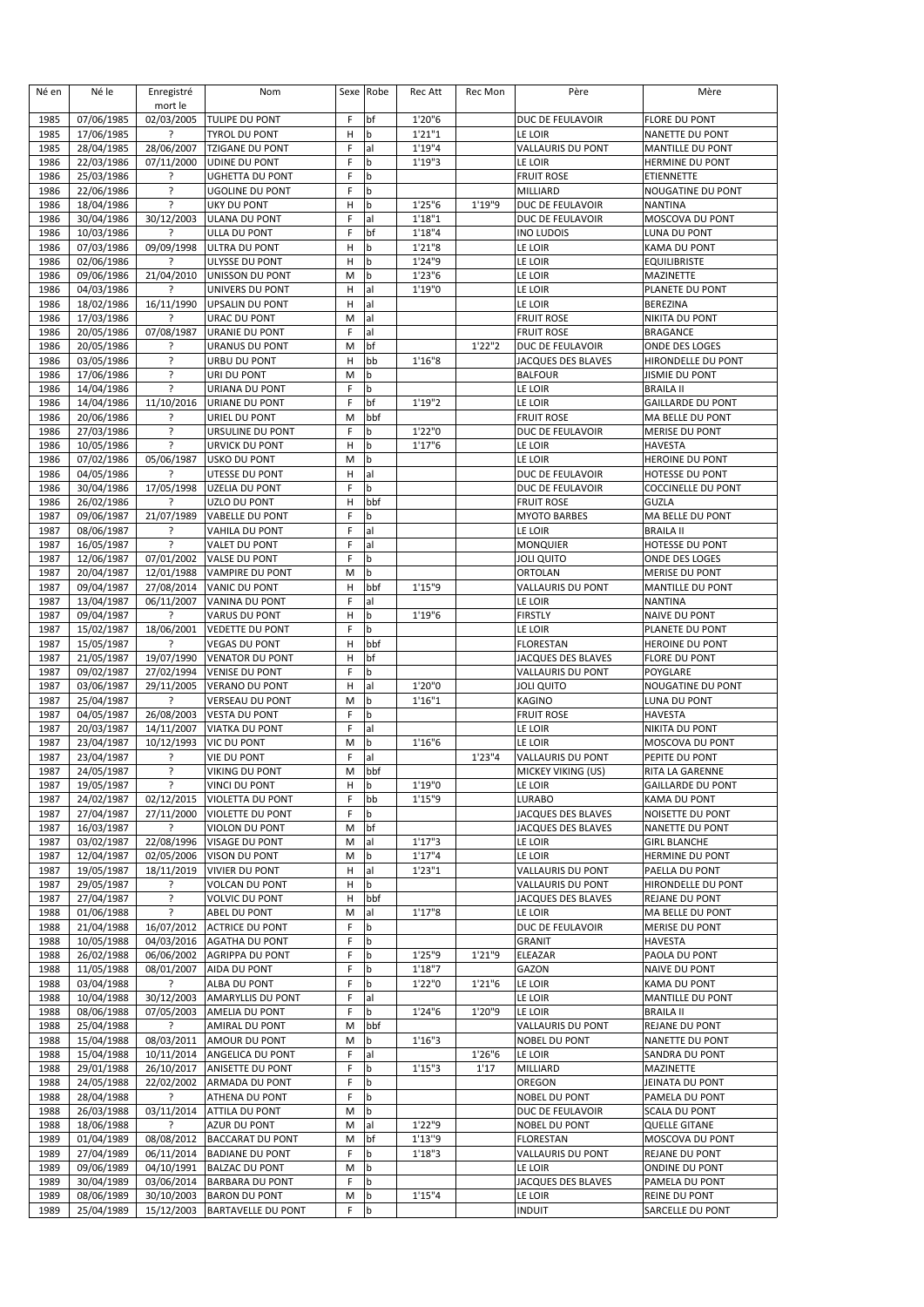| Né en        | Né le                    | Enregistré<br>mort le    | Nom                                               |             | Sexe Robe | Rec Att           | Rec Mon | Père                                      | Mère                                      |
|--------------|--------------------------|--------------------------|---------------------------------------------------|-------------|-----------|-------------------|---------|-------------------------------------------|-------------------------------------------|
| 1989         | 21/05/1989               | 31/12/2003               | <b>BASTILLE DU PONT</b>                           | F           | al        |                   |         | DUC DE FEULAVOIR                          | <b>MANTILLE DU PONT</b>                   |
| 1989         | 15/05/1989               | 04/10/1991               | <b>BAXTER DU PONT</b>                             | M           | b         |                   |         | DUC DE FEULAVOIR                          | <b>REGINE DU PONT</b>                     |
| 1989         | 23/02/1989               | 12/04/2012               | <b>BEST DU PONT</b>                               | M           | b         | 1'16''1           |         | LE LOIR                                   | <b>NAIADE DU PONT</b>                     |
| 1989         | 14/05/1989               | 17/12/2002               | <b>BIAFRA DU PONT</b>                             | F           | b         |                   |         | <b>INO LUDOIS</b>                         | <b>SCALA DU PONT</b>                      |
| 1989         | 19/05/1989               | 21/10/2008               | <b>BLUE BELL DU PONT</b>                          | F           | b         | 1'18''4           | 1'23"5  | PRINCE ATOUT                              | MA BELLE DU PONT                          |
| 1989         | 05/06/1989               | 04/04/2012               | <b>BOLERO DU PONT</b>                             | н           | b         |                   |         | NOBEL DU PONT                             | <b>NAIVE DU PONT</b>                      |
| 1989         | 18/03/1989               | 17/10/2002               | <b>BORIS DU PONT</b>                              | н<br>M      | b<br>al   |                   |         | <b>INO LUDOIS</b>                         | MAZINETTE                                 |
| 1989<br>1989 | 02/02/1989<br>21/06/1989 | 04/08/1997<br>10/04/1993 | <b>BOUQUET DU PONT</b><br><b>BRASILIA DU PONT</b> | F           | b         | 1'22"5            |         | LE LOIR<br>LE LOIR                        | <b>HEROINE DU PONT</b><br>REINATA DU PONT |
| 1989         | 01/05/1989               | 12/07/2012               | <b>BUFFALO DU PONT</b>                            | F           | b         | 1'16''7           |         | LE LOIR                                   | <b>HERMINE DU PONT</b>                    |
| 1990         | 18/04/1990               | 06/05/2004               | <b>CAMELIA DU PONT</b>                            | Μ           | b         | 1'15"0            | 1'18"9  | PETIT SAM                                 | <b>GAILLARDE DU PONT</b>                  |
| 1990         | 14/05/1990               | 06/03/2000               | <b>CANNELLE DU PONT</b>                           | F           | al        |                   |         | LE LOIR                                   | MA BELLE DU PONT                          |
| 1990         | 10/05/1990               | 08/11/2018               | CANTATRICE DU PONT                                | F           | al        | 1'25"7            |         | <b>LE LOIR</b>                            | <b>SCALA DU PONT</b>                      |
| 1990         | 17/05/1990               | 10/04/1993               | <b>CARAVELLE DU PONT</b>                          | F           | al        |                   |         | VALLAURIS DU PONT                         | <b>REJANE DU PONT</b>                     |
| 1990         | 05/06/1990               | 31/07/1992               | <b>CASTOR DU PONT</b>                             | M           | b         |                   |         | LE LOIR                                   | NOUGATINE DU PONT                         |
| 1990         | 09/03/1990               | 20/04/2012               | <b>CAVIAR DU PONT</b>                             | М           | al        | 1'18"0            | 1'21''5 | <b>INO LUDOIS</b>                         | NOISETTE DU PONT                          |
| 1990         | 05/06/1990               | 29/05/2013               | <b>COBRA DU PONT</b>                              | н           | b         | 1'15''6           |         | JACQUES DES BLAVES                        | SARCELLE DU PONT                          |
| 1990         | 10/05/1990               | 20/07/2006               | <b>COLOMBE DU PONT</b>                            | F           | b         |                   |         | JACQUES DES BLAVES                        | JEINATA DU PONT                           |
| 1990<br>1990 | 21/06/1990<br>25/04/1990 | 10/09/1993<br>19/12/2019 | COLORADO DU PONT<br><b>COMETE DU PONT</b>         | M<br>F      | bbf<br>al |                   |         | JACQUES DES BLAVES<br>VALLAURIS DU PONT   | <b>QUARINA DU PONT</b><br>PLANETE DU PONT |
| 1990         | 25/05/1990               | ?                        | <b>CUMIN DU PONT</b>                              | M           | b         | 1'15''4           |         | LE LOIR                                   | ONDINE DU PONT                            |
| 1991         | 11/03/1991               | ?                        | DAHLIA DU PONT                                    | н           | b         | 1'18"6            | 1'24''1 | PELICAN DU PONT                           | <b>NAIADE DU PONT</b>                     |
| 1991         | 06/05/1991               | ?                        | DAKOTA DU PONT                                    | н           | b         | 1'20"1            |         | DUC DE FEULAVOIR                          | <b>REGINA DU PONT</b>                     |
| 1991         | 28/05/1991               | 28/05/2004               | DALIDA DU PONT                                    | F           | b         |                   | 1'16''3 | LE LOIR                                   | <b>SCALA DU PONT</b>                      |
| 1991         | 24/02/1991               | 11/03/2014               | DALINE DU PONT                                    | F           | b         | 1'21''3           |         | <b>FLORESTAN</b>                          | <b>MANTILLE DU PONT</b>                   |
| 1991         | 05/03/1991               | 07/11/2005               | DANAE DU PONT                                     | F           | b         | 1'15''6           | 1'19"6  | NOBEL DU PONT                             | ONDE DES LOGES                            |
| 1991         | 18/03/1991               | 12/10/2016               | DANDY DU PONT                                     | M           | bb        |                   |         | <b>JACQUES DES BLAVES</b>                 | <b>MAZINETTE</b>                          |
| 1991         | 08/03/1991               | 16/05/2014               | DASTICIA DU PONT                                  | F           | bbf       | 1'20"5            |         | NOBEL DU PONT                             | RASMINA DU PONT                           |
| 1991         | 23/03/1991               | 05/10/2004               | <b>DAUPHINE DU PONT</b>                           | F           | b         |                   |         | PELICAN DU PONT                           | <b>TOURELLE DU PONT</b>                   |
| 1991<br>1991 | 30/04/1991<br>13/04/1991 | 15/09/2003<br>19/08/2014 | DEESSE DU PONT<br>DELICE DU PONT                  | F<br>н      | b<br>b    |                   | 1'22''6 | LE LOIR<br>PELICAN DU PONT                | OLYMPE DU BIGNON<br>PRIME UNIQUE          |
| 1991         | 15/03/1991               | 04/10/2010               | DEMOISELLE DU PONT                                | F           | b         | 1'17''1           | 1'19"6  | PELICAN DU PONT                           | PACELLE                                   |
| 1991         | 24/02/1991               | 10/09/1993               | DENTELLE DU PONT                                  | F           | al        |                   |         | <b>HYMOUR</b>                             | <b>TOURTERELLE</b>                        |
| 1991         | 21/02/1991               | 01/07/2008               | <b>DERBY DU PONT</b>                              | н           | b         |                   |         | LE LOIR                                   | MESSALINE                                 |
| 1991         | 23/05/1991               | ŗ                        | DIAMANT DU PONT                                   | M           | b         |                   |         | LE LOIR                                   | <b>GAILLARDE DU PONT</b>                  |
| 1991         | 16/04/1991               | ?                        | DIVA DU PONT                                      | F           | b         |                   |         | <b>JACQUES DES BLAVES</b>                 | TALISCA DU PONT                           |
| 1991         | 20/04/1991               | ?                        | DIVINE DU PONT                                    | F           | al        |                   |         | PELICAN DU PONT                           | <b>HEROINE DU PONT</b>                    |
| 1991         | 21/05/1991               | 24/12/2008               | <b>DIXIT DU PONT</b>                              | н           | bf        | 1'21"6            |         | <b>GRANIT</b>                             | NAIVE DU PONT                             |
| 1991         | 27/02/1991               | 12/08/2004               | DJAMILA DU PONT                                   | F           | b         |                   |         | <b>KEPI VERT</b>                          | <b>HAVESTA</b>                            |
| 1991         | 24/04/1991               | 02/07/1997               | <b>DOLORES DU PONT</b>                            | F           | b         |                   |         | PELICAN DU PONT                           | <b>INES DU PONT</b>                       |
| 1991         | 08/06/1991<br>10/05/1991 | ?                        | DON JUAN DU PONT<br><b>DONA DU PONT</b>           | н<br>F      | bbf<br>b  | 1'19"8<br>1'16''2 |         | KIMBERLAND                                | ONDINE DU PONT                            |
| 1991<br>1991 | 13/03/1991               | 19/09/2012<br>08/02/1999 | DONALD DU PONT                                    | M           | al        | 1'23"5            |         | <b>QUITO DE TALONAY</b><br><b>NODESSO</b> | KAMA DU PONT<br>ELIANE DU PONT            |
| 1991         | 07/03/1991               | 12/01/2007               | DOUCETTE DU PONT                                  | F           | b         | 1'18''8           |         | ORCHIS D'ODYSSEE                          | NOISETTE DU PONT                          |
| 1991         | 03/04/1991               | 07/05/2007               | <b>DURANUS DU PONT</b>                            | н           | al        |                   |         | LE LOIR                                   | PLANETE DU PONT                           |
| 1992         | 22/04/1992               | 19/11/2008               | <b>ECLIPSE DU PONT</b>                            | F           | b         | 1'16"6            |         | KIMBERLAND                                | PLANETE DU PONT                           |
| 1992         | 28/03/1992               | 02/09/1994               | <b>EDEA DU PONT</b>                               | F           | al        |                   |         | NOBEL DU PONT                             | SAIDA DU PONT                             |
| 1992         | 10/05/1992               | 20/10/2005               | <b>ELABELLE DU PONT</b>                           | F           | bbf       |                   | 1'22''1 | <b>QUEBIR DE CHENU</b>                    | MA BELLE DU PONT                          |
| 1992         | 27/03/1992               | 24/10/2001               | <b>ELLA DU PONT</b>                               | F           | b         |                   |         | LE LOIR                                   | <b>STAR DU PONT</b>                       |
| 1992         | 10/04/1992               | 31/03/2009               | ELODIE DU PONT                                    | F           | bf        | 1'15"5            | 1'18''8 | MATHUSALEM                                | <b>SUZY DU PONT</b>                       |
| 1992         | 24/06/1992               | ŗ                        | <b>EMERAUDE DU PONT</b>                           | F           | bbf       |                   |         | LE LOIR                                   | HERMINE DU PONT                           |
| 1992         | 23/05/1992               | 09/04/1993               | <b>EMIR DU PONT</b>                               | M           | b         |                   |         | PELICAN DU PONT                           | REINE DU PONT<br>POYGLARE                 |
| 1992<br>1992 | 05/05/1992<br>16/03/1992 | 20/06/2007<br>13/09/2012 | <b>EMMA DU PONT</b><br>EPINETTE DU PONT           | F<br>F      | b<br>b    | 1'14''8           |         | LE LOIR<br><b>WORKAHOLIC</b>              | <b>MAZINETTE</b>                          |
| 1992         | 23/04/1992               | ŗ                        | EROS DU PONT                                      | M           | bbf       | 1'14''7           |         | MATHUSALEM                                | OLYMPE DU BIGNON                          |
| 1992         | 18/06/1992               | 11/02/2016               | <b>ESCADRILLE DU PONT</b>                         | F           | b         |                   |         | MATHUSALEM                                | SANDRA DU PONT                            |
| 1992         | 08/06/1992               | 20/11/2007               | <b>ESCALA DU PONT</b>                             | F           | bf        | 1'18"7            | 1'18"9  | LE LOIR                                   | <b>SCALA DU PONT</b>                      |
| 1992         | 28/02/1992               | 14/01/1993               | <b>ESMINA DU PONT</b>                             | F           | bb        |                   |         | MATHUSALEM                                | RASMINA DU PONT                           |
| 1992         | 21/03/1992               | 17/04/1997               | <b>ESPERANCE DU PONT</b>                          | F           | b         |                   |         | MATHUSALEM                                | <b>TENDRESSE DU PONT</b>                  |
| 1992         | 07/02/1992               | 02/11/2015               | <b>ETAMINE DU PONT</b>                            | F           | b         | 1'17''4           |         | <b>GRANIT</b>                             | <b>MANTILLE DU PONT</b>                   |
| 1992         | 28/05/1992               | 14/04/2003               | <b>EXCITING DU PONT</b>                           | М           | al        | 1'15''8           |         | PASSIONNANT                               | <b>GIRL BLANCHE</b>                       |
| 1992         | 23/04/1992               | 29/07/2005               | <b>EXPRESS DU PONT</b>                            | М           | al        | 1'19"6            |         | LE LOIR                                   | REJANE DU PONT                            |
| 1993         | 25/06/1993               | ?                        | FABIOLA DU PONT                                   | F           | bf        |                   |         | MATHUSALEM                                | SANDRA DU PONT                            |
| 1993         | 11/03/1993               | 07/09/2017               | <b>FAELIA DU PONT</b>                             | F           | b         | 1'16"9            |         | MATHUSALEM                                | <b>TAELIA DU PONT</b>                     |
| 1993         | 04/03/1993               | ?<br>?                   | <b>FAKIR DU PONT</b>                              | н           | al<br>bbf | 1'17''2           |         | PELICAN DU PONT                           | PRINCESSE DU LOIR                         |
| 1993<br>1993 | 21/02/1993<br>20/05/1993 | 27/10/1999               | FALBALA DU PONT<br><b>FAUCON DU PONT</b>          | н<br>н      | al        | 1'17''4           |         | MATHUSALEM<br>JET DU VIVIER               | RASMINA DU PONT<br>ONDINE DU PONT         |
| 1993         | 06/04/1993               | 10/05/1997               | <b>FAZINETTE DU PONT</b>                          | $\mathsf F$ | b         |                   |         | <b>MYOTO BARBES</b>                       | MAZINETTE                                 |
| 1993         | 18/05/1993               | 01/10/2009               | FEMINA DU PONT                                    | F           | b         | 1'16"5            |         | SEBRAZAC                                  | <b>REINE DU PONT</b>                      |
| 1993         | 27/03/1993               | 06/09/2007               | FESTIN DU PONT                                    | н           | bb        |                   |         | MATHUSALEM                                | <b>JUSTICE</b>                            |
| 1993         | 23/03/1993               | ?                        | FIDJI DU PONT                                     | F           | b         |                   |         | OPUS DEI                                  | <b>SUZY DU PONT</b>                       |
| 1993         | 17/02/1993               | 07/04/2009               | FINE DU PONT                                      | F           | b         | 1'22              |         | MATHUSALEM                                | <b>UDINE DU PONT</b>                      |
| 1993         | 21/04/1993               | 08/07/2008               | FIRST DU PONT                                     | M           | b         | 1'14''3           | 1'20"8  | LE LOIR                                   | TOURELLE DU PONT                          |
| 1993         | 01/06/1993               | ŗ                        | FLAMBEAU DU PONT                                  | н           | b         |                   |         | <b>QUITO DE COURONNE</b>                  | PLANETE DU PONT                           |
| 1993         | 24/05/1993               | ?                        | <b>FLAMENCO DU PONT</b>                           | н           | bbf       |                   |         | <b>JAMES PILE</b>                         | <b>SCALA DU PONT</b>                      |
| 1993         | 10/04/1993               | 10/06/2010               | <b>FLAMME DU PONT</b>                             | F           | b         |                   |         | LE LOIR                                   | OLYMPE DU BIGNON                          |
| 1993         | 08/04/1993               | 29/02/2020               | <b>FLORINA DU PONT</b>                            | F           | al        | 1'17''6           |         | KIMBERLAND                                | <b>NAIADE DU PONT</b>                     |
| 1993         | 24/04/1993               | 15/05/2009               | FONTAINE DU PONT                                  | F           | b         | 1'18''3           |         | LE LOIR                                   | MA BELLE DU PONT                          |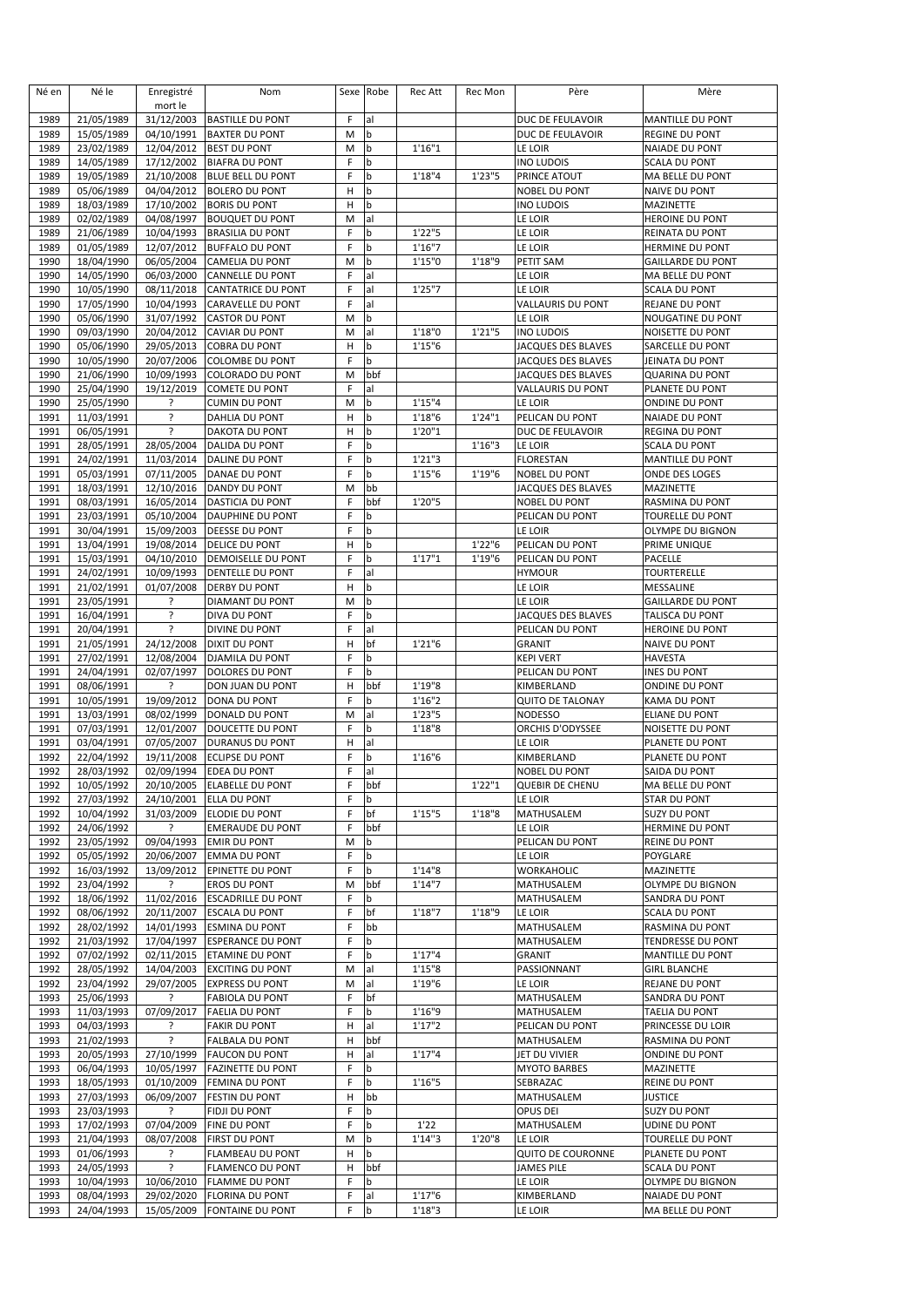| Né en        | Né le                    | Enregistré<br>mort le    | Nom                                               |             | Sexe Robe | Rec Att | Rec Mon            | Père                                        | Mère                                       |
|--------------|--------------------------|--------------------------|---------------------------------------------------|-------------|-----------|---------|--------------------|---------------------------------------------|--------------------------------------------|
| 1993         | 29/03/1993               | 24/04/2012               | <b>FOUDRE DU PONT</b>                             | F           | b         | 1'16''4 |                    | MATHUSALEM                                  | LOUTRE                                     |
| 1993         | 05/05/1993               | 23/06/2008               | <b>FRANCIA DU PONT</b>                            | F           | al        |         |                    | LE LOIR                                     | TZIGANE DU PONT                            |
| 1993         | 06/03/1993               | 09/09/2020               | <b>FUCHSIA DU PONT</b>                            | H           | b         | 1'16''3 |                    | <b>GRANIT</b>                               | <b>HAVESTA</b>                             |
| 1994         | 10/03/1994               | 15/02/2019               | <b>GABES DU PONT</b>                              | н           | b         |         | 1'23"9             | MATHUSALEM                                  | TENDRESSE DU PONT                          |
| 1994<br>1994 | 09/03/1994               | 10/11/2014               | <b>GAELIA DU PONT</b>                             | F<br>F      | al<br>bb  |         | 1'17''3            | PANCHESTER<br>MATHUSALEM                    | <b>TAELIA DU PONT</b><br><b>JUSTICE</b>    |
| 1994         | 26/06/1994<br>24/03/1994 | 18/07/1995<br>30/04/2013 | <b>GALAXIE DU PONT</b><br><b>GALBA DU PONT</b>    | F           | b         | 1'19"5  |                    | <b>KAGINO</b>                               | ALBA DU PONT                               |
| 1994         | 10/06/1994               | 28/06/1995               | <b>GALICE DU PONT</b>                             | F           | b         |         |                    | LE LOIR                                     | <b>VENISE DU PONT</b>                      |
| 1994         | 14/04/1994               | 02/08/1995               | <b>GALVANI DU PONT</b>                            | М           | b         |         |                    | MATHUSALEM                                  | MANTILLE DU PONT                           |
| 1994         | 27/04/1994               | 17/09/2018               | <b>GAMMA DU PONT</b>                              | н           | al        | 1'20"4  |                    | PELICAN DU PONT                             | ULANA DU PONT                              |
| 1994         | 18/05/1994               | 16/07/2001               | <b>GATINE DU PONT</b>                             | F           | bbf       |         |                    | <b>QUEBIR DE CHENU</b>                      | ONDINE DU PONT                             |
| 1994         | 30/03/1994               | 04/05/2017               | <b>GAZELLE DU PONT</b>                            | F           | al        |         |                    | LE LOIR                                     | <b>SARCELLE DU PONT</b>                    |
| 1994         | 02/05/1994               | 07/03/2000               | <b>GHANA DU PONT</b>                              | н           | b         | 1'20"2  |                    | LE LOIR                                     | AIDA DU PONT                               |
| 1994<br>1994 | 23/04/1994<br>22/04/1994 | ?<br>24/12/2002          | <b>GITANE DU PONT</b><br><b>GLASGOW DU PONT</b>   | F<br>M      | b<br>al   | 1'15''4 |                    | MATHUSALEM<br>WORKAHOLIC                    | <b>TCHIAI GITANE</b><br>TZIGANE DU PONT    |
| 1994         | 20/03/1994               | 28/02/2012               | <b>GLOIRE DU PONT</b>                             | F           | al        | 1'19"0  |                    | TENOR DE BEAUNE                             | ROLLS DU PONT                              |
| 1994         | 21/05/1994               | 22/08/1996               | <b>GOELAND DU PONT</b>                            | M           | al        |         |                    | PELICAN DU PONT                             | <b>GIRL BLANCHE</b>                        |
| 1994         | 16/05/1994               | ?                        | <b>GOSPEL DU PONT</b>                             | н           | al        | 1'17''2 | 1'21''1            | PELICAN DU PONT                             | MA BELLE DU PONT                           |
| 1995         | 15/06/1995               | 07/02/1996               | <b>HACHETTE DU PONT</b>                           | F           | b         |         |                    | <b>LE LOIR</b>                              | MA BELLE DU PONT                           |
| 1995         | 12/04/1995               | 24/03/2009               | <b>HAELIA DU PONT</b>                             | $\mathsf F$ | b         |         |                    | <b>GRANIT</b>                               | <b>TAELIA DU PONT</b>                      |
| 1995         | 04/03/1995               | 21/12/2018               | <b>HALBANE DU PONT</b>                            | F           | b         | 1'18''7 |                    | PACHA DE PONTHIEU                           | ALBA DU PONT                               |
| 1995<br>1995 | 16/05/1995<br>08/05/1995 | 02/07/1997<br>17/12/2014 | <b>HAMY DU PONT</b><br><b>HAPPY GIRL DU PONT</b>  | M<br>F      | al<br>bb  |         |                    | <b>QUEBIR DE CHENU</b><br>MATHUSALEM        | <b>SUZY DU PONT</b><br><b>GIRL BLANCHE</b> |
| 1995         | 06/06/1995               | 18/10/1999               | <b>HARRISON DU PONT</b>                           | H           | b         |         |                    | LE LOIR                                     | RASMINA DU PONT                            |
| 1995         | 01/05/1995               | 05/02/2002               | <b>HELICE DU PONT</b>                             | F           | b         |         |                    | MATHUSALEM                                  | TOURELLE DU PONT                           |
| 1995         | 16/03/1995               | 21/06/2005               | <b>HELIOS DU PONT</b>                             | H           | bf        | 1'18''7 |                    | MATHUSALEM                                  | OLYMPE DU BIGNON                           |
| 1995         | 19/03/1995               | 18/05/2010               | <b>HELVIA DU PONT</b>                             | F           | al        | 1'19    |                    | LE LOIR                                     | VIOLETTA DU PONT                           |
| 1995         | 27/02/1995               | 02/07/2008               | <b>HENDA DU PONT</b>                              | F           | þ         |         |                    | LE LOIR                                     | ROLLS DU PONT                              |
| 1995         | 20/05/1995               | 30/09/2009               | <b>HEREDIA DU PONT</b>                            | F           | b         |         |                    | OPUS DEI                                    | <b>KAMA DU PONT</b>                        |
| 1995<br>1995 | 15/03/1995<br>23/04/1995 | 11/07/2012<br>18/09/2000 | <b>HERON DU PONT</b><br><b>HIDALGO DU PONT</b>    | M<br>н      | b<br>þ    | 1'18''8 |                    | MATHUSALEM<br>MATHUSALEM                    | SARCELLE DU PONT<br>REINATA DU PONT        |
| 1995         | 23/04/1995               | 06/09/2007               | HIELO DU PONT                                     | н           | b         |         |                    | MATHUSALEM                                  | NOUGATINE DU PONT                          |
| 1995         | 12/05/1995               | 25/02/2016               | <b>HONDINA DU PONT</b>                            | F           | þ         | 1'14"9  | 1'19"6             | OPUS DEI                                    | ONDINE DU PONT                             |
| 1995         | 17/05/1995               | 07/10/1997               | <b>HORTENSIA DU PONT</b>                          | н           | al        |         |                    | LE LOIR                                     | <b>AGATHA DE BOUQUY</b>                    |
| 1995         | 12/04/1995               | 21/03/2018               | <b>HOUSTON DU PONT</b>                            | M           | b         | 1'15''5 |                    | LE LOIR                                     | <b>TZIGANE DU PONT</b>                     |
| 1995         | 30/03/1995               | 15/09/2011               | HURIANA DU PONT                                   | F           | b         | 1'17''4 | 1'19"9             | PACHA DE PONTHIEU                           | URIANE DU PONT                             |
| 1995         | 12/04/1995               | 12/03/2007               | <b>HYDRA DU PONT</b>                              | F           | b         |         |                    | LE LOIR                                     | AIDA DU PONT                               |
| 1996<br>1996 | 11/05/1996<br>23/05/1996 | 12/05/2006               | <b>IDOLE DU PONT</b><br>IGATHA DU PONT            | F<br>F      | al<br>al  | 1'19''1 | 1'20"0             | LE LOIR<br>OPUS DEI                         | SOIREE DU PONT<br><b>AGATHA DE BOUQUY</b>  |
| 1996         | 29/04/1996               | 01/06/2012<br>19/01/2005 | <b>IGATIN DU PONT</b>                             | M           | al        | 1'15''7 |                    | PASSIONNANT                                 | NOUGATINE DU PONT                          |
| 1996         | 18/04/1996               | 08/11/2001               | <b>IGLISIAS DU PONT</b>                           | M           | al        | 1'17''6 | 1'20"8             | <b>BACCARAT DU PONT</b>                     | <b>TAELIA DU PONT</b>                      |
| 1996         | 17/04/1996               | 05/06/2003               | <b>IGOR DU PONT</b>                               | н           | al        | 1'15''8 |                    | VICKING DE BELLOUET                         | <b>TOUTE PILE</b>                          |
| 1996         | 06/02/1996               | 10/09/2012               | <b>ILBA DU PONT</b>                               | F           | b         |         |                    | <b>QUEBIR DE CHENU</b>                      | ALBA DU PONT                               |
| 1996         | 21/04/1996               | 28/03/2002               | <b>INCA DU PONT</b>                               | M           | b         |         |                    | NOBEL DU PONT                               | PRIME UNIQUE                               |
| 1996         | 30/03/1996               | 19/09/2019               | <b>INDIANA DU PONT</b>                            | F           | b         | 1'13''4 |                    | PELICAN DU PONT                             | ROLLS DU PONT                              |
| 1996<br>1996 | 30/04/1996<br>01/03/1996 | 16/03/1999<br>04/10/2013 | <b>INDIEN DU PONT</b><br><b>INFANTE DU PONT</b>   | M<br>F      | b<br>al   | 1'21"8  |                    | <b>RITON DU GITE</b><br>PELICAN DU PONT     | UDINE DU PONT<br><b>MANTILLE DU PONT</b>   |
| 1996         | 28/03/1996               | 03/02/2006               | <b>IPSOS DU PONT</b>                              | н           | lal       | 1'15"0  |                    | PELICAN DU PONT                             | <b>TZIGANE DU PONT</b>                     |
| 1996         | 22/04/1996               | 27/04/2010               | <b>IRIANE DU PONT</b>                             | F           | b         |         |                    | KIMBERLAND                                  | URIANE DU PONT                             |
| 1996         | 30/04/1996               | 03/11/1997               | <b>ISPAHAN DU PONT</b>                            | М           | al        |         |                    | <b>TENOR DE BEAUNE</b>                      | <b>SUZY DU PONT</b>                        |
| 1997         | 15/03/1997               | 28/02/2019               | JAGATHA DU PONT                                   | F           | al        | 1'16"5  | 1'18''2            | <b>BLASON CLAYETTOIS</b>                    | <b>AGATHA DE BOUQUY</b>                    |
| 1997         | 12/02/1997               | 16/08/2018               | <b>JALBA DU PONT</b>                              | F           | b         | 1'11''0 | 1'14''8            | <b>BACCARAT DU PONT</b>                     | ALBA DU PONT                               |
| 1997         | 07/02/1997               | 13/06/2017               | <b>JAMAIQUE DU PONT</b>                           | F           | bf<br>b   | 1'15''7 | 1'16''6            | <b>BACCARAT DU PONT</b>                     | <b>NAIADE DU PONT</b>                      |
| 1997<br>1997 | 01/05/1997<br>28/04/1997 | 31/01/2000<br>14/01/1999 | <b>JASMIN DU PONT</b><br><b>JASON DU PONT</b>     | н<br>M      | al        |         |                    | LE LOIR<br><b>BACCARAT DU PONT</b>          | RASMINA DU PONT<br>EUROPEA DU PONT         |
| 1997         | 26/04/1997               | 20/02/2018               | JEZABELLE DU PONT                                 | $\mathsf F$ | bb        | 1'16''2 | 1'15''1            | <b>BACCARAT DU PONT</b>                     | SOIREE DU PONT                             |
| 1997         | 26/04/1997               | 31/05/2007               | JIOLETTA DU PONT                                  | F           | bb        | 1'22"0  |                    | PASSIONNANT                                 | VIOLETTA DU PONT                           |
| 1997         | 03/03/1997               | 24/05/2007               | JODEL DU PONT                                     | M           | bb        |         |                    | <b>BACCARAT DU PONT</b>                     | <b>TENDRESSE DU PONT</b>                   |
| 1997         | 02/04/1997               | 24/01/2019               | JOUVENCE DU PONT                                  | F           | b         | 1'15''8 | 1'26"8             | LE LOIR                                     | TOURELLE DU PONT                           |
| 1997         | 10/03/1997               | 02/04/2003               | JOYEUX DU PONT                                    | н           | þ         | 1'19"0  |                    | KIMBERLAND                                  | MA BELLE DU PONT                           |
| 1997<br>1997 | 26/04/1997<br>28/03/1997 | 10/04/2006<br>15/10/2020 | <b>JUKY DU PONT</b><br>JULANA DU PONT             | н<br>F      | bbf<br>al | 1'15''6 |                    | <b>BACCARAT DU PONT</b><br>LE LOIR          | <b>UDINE DU PONT</b><br>ULANA DU PONT      |
| 1997         | 18/05/1997               | 17/01/2000               | JULIA DU PONT                                     | F           | al        |         |                    | <b>BACCARAT DU PONT</b>                     | REINE DU PONT                              |
| 1997         | 03/05/1997               | 28/02/2000               | JULIE DU PONT                                     | F           | b         |         |                    | LE LOIR                                     | ONDINE DU PONT                             |
| 1998         | 08/04/1998               | 27/06/2014               | <b>KABELLA DU PONT</b>                            | F           | al        |         | 1'19"0             | <b>BLASON CLAYETTOIS</b>                    | MA BELLE DU PONT                           |
| 1998         | 03/05/1998               | 12/07/2000               | <b>KACOU DU PONT</b>                              | M           | b         |         |                    | PELICAN DU PONT                             | PRIME UNIQUE                               |
| 1998         | 26/06/1998               | 05/02/2001               | <b>KALBA DU PONT</b>                              | F           | b         |         |                    | PANCHESTER                                  | ALBA DU PONT                               |
| 1998         | 13/04/1998               | 17/05/2013               | <b>KANTILLE DU PONT</b>                           | F           | al        | 1'21''2 |                    | <b>BLASON CLAYETTOIS</b>                    | MANTILLE DU PONT                           |
| 1998<br>1998 | 18/04/1998<br>30/05/1998 | 16/11/2017<br>17/10/2011 | <b>KASSIA DU PONT</b><br><b>KAZIREINE DU PONT</b> | F<br>F      | b<br>b    | 1'14''1 | 1'15''6<br>1'18''4 | LE LOIR<br><b>BACCARAT DU PONT</b>          | CASSIA DU PONT<br>REINE DU PONT            |
| 1998         | 03/04/1998               | 12/10/2020               | <b>KELLY DU PONT</b>                              | F           | b         | 1'13''3 | 1'14"9             | LE LOIR                                     | <b>COMTESSE DU PONT</b>                    |
| 1998         | 25/04/1998               | 20/07/1999               | <b>KEVIN DU PONT</b>                              | M           | al        |         |                    | <b>BLASON CLAYETTOIS</b>                    | <b>EUROPEA DU PONT</b>                     |
| 1998         | 31/03/1998               | 26/11/2012               | KIMIE DU PONT                                     | F           | al        |         |                    | <b>BLASON CLAYETTOIS</b>                    | <b>TOUTE PILE</b>                          |
| 1998         | 07/06/1998               | 12/07/2000               | <b>KLARA DU PONT</b>                              | F           | al        |         |                    | <b>BACCARAT DU PONT</b>                     | REINATA DU PONT                            |
| 1998         | 07/03/1998               | 18/07/2000               | <b>KULANA DU PONT</b>                             | F           | al        |         |                    | <b>BLASON CLAYETTOIS</b>                    | ULANA DU PONT                              |
| 1999         | 30/04/1999               | 29/09/2008               | LABEL DU PONT                                     | н           | al        | 1'17''6 | 1'22''6            | <b>BACCARAT DU PONT</b>                     | MA BELLE DU PONT                           |
| 1999<br>1999 | 17/04/1999<br>16/04/1999 | 03/09/1999<br>01/06/2010 | LADINE DU PONT<br><b>LADY DU PONT</b>             | F<br>F      | al<br>al  |         |                    | <b>BLASON CLAYETTOIS</b><br>PELICAN DU PONT | DALINE DU PONT<br><b>COMTESSE DU PONT</b>  |
|              |                          |                          |                                                   |             |           |         |                    |                                             |                                            |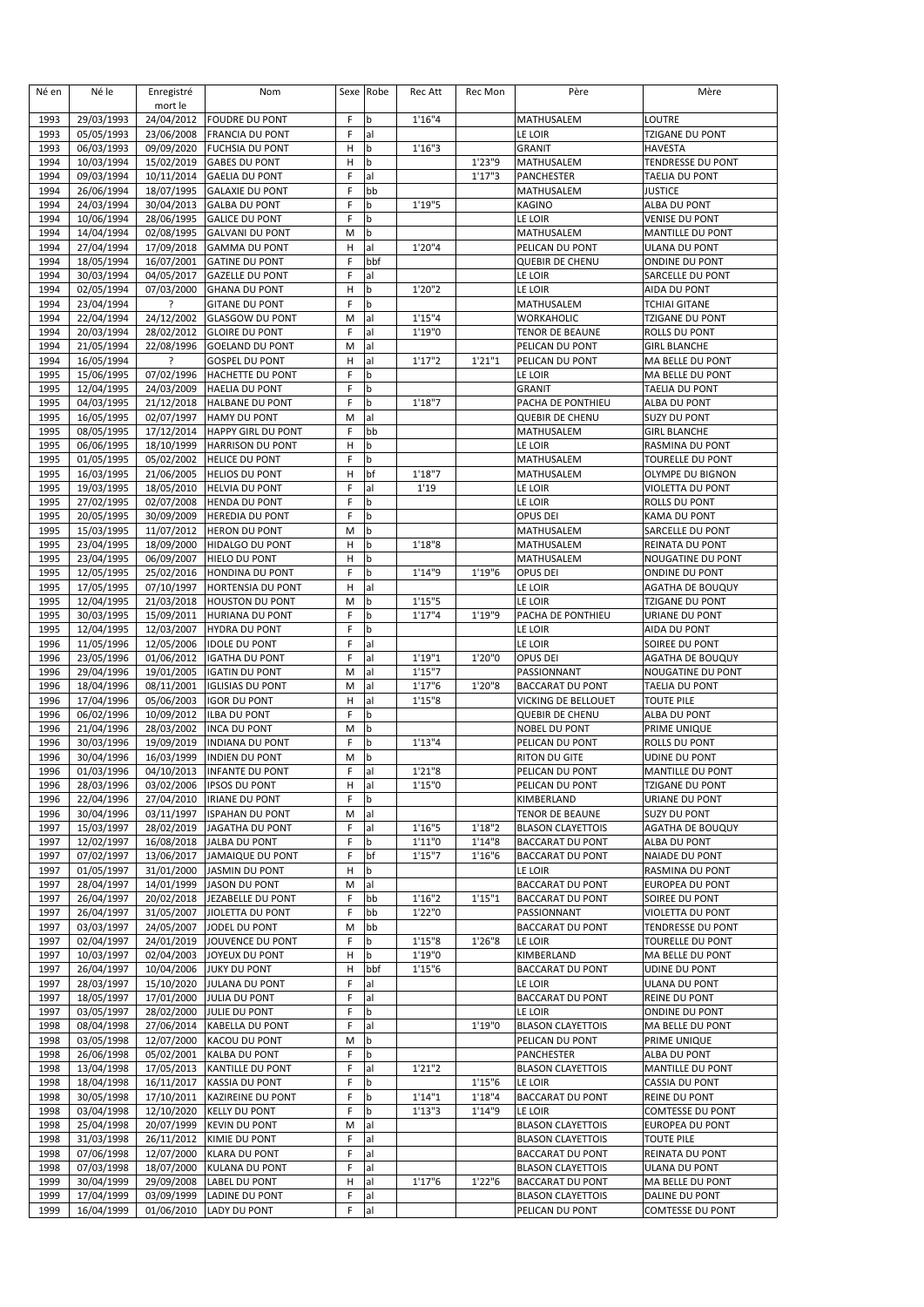| Né en        | Né le                    | Enregistré<br>mort le    | Nom                                           |        | Sexe Robe | Rec Att          | Rec Mon | Père                                           | Mère                               |
|--------------|--------------------------|--------------------------|-----------------------------------------------|--------|-----------|------------------|---------|------------------------------------------------|------------------------------------|
| 1999         | 15/05/1999               | 25/04/2002               | <b>LAETITIA DU PONT</b>                       | F      | b         |                  |         | LE LOIR                                        | DASTICIA DU PONT                   |
| 1999         | 26/01/1999               | 12/07/2005               | L'ALPAGA DU PONT                              | M      | þ         | 1'20''1          | 1'22''6 | LE LOIR                                        | NAIADE DU PONT                     |
| 1999         | 07/04/1999               | 15/12/2011               | <b>LANCIA DU PONT</b>                         | F      | bf        |                  |         | <b>LE LOIR</b>                                 | CASSIA DU PONT                     |
| 1999         | 17/04/1999               | 07/09/2001               | L'ANDALOU DU PONT                             | н      | b         |                  |         | <b>BACCARAT DU PONT</b>                        | MANTILLE DU PONT                   |
| 1999         | 27/05/1999               | 15/03/2016               | <b>LAVANDE DU PONT</b>                        | F      | n         | 1'21''8          |         | PASSIONNANT                                    | VIOLETTA DU PONT                   |
| 1999         | 08/04/1999               | 12/09/2001               | <b>LEON DU PONT</b>                           | н      | al        |                  |         | <b>BACCARAT DU PONT</b>                        | <b>EUROPEA DU PONT</b>             |
| 1999         | 01/02/1999               | 05/11/2018               | LIESSE DU PONT                                | F      | b         | 1'16''6          |         | <b>EVOLO</b>                                   | TENDRESSE DU PONT                  |
| 1999         | 18/01/1999               | 26/11/2019               | LONDINE DU PONT                               | F      | b         | 1'22"5           | 1'24''6 | LE LOIR                                        | ONDINE DU PONT                     |
| 1999         | 09/05/1999               | 31/07/2007               | LOUGATIN DU PONT                              | н      | b         | 1'15''6          | 1'18''8 | LE LOIR                                        | NOUGATINE DU PONT                  |
| 1999         | 24/05/1999               | 03/09/1999               | LUDINE DU PONT                                | F      | b         |                  |         | <b>BLASON CLAYETTOIS</b>                       | <b>UDINE DU PONT</b>               |
| 2000         | 23/04/2000               | 01/03/2013               | MA SOIREE DU PONT                             | F      | al        | 1'20"4           |         | <b>BLASON CLAYETTOIS</b>                       | SOIREE DU PONT                     |
| 2000         | 26/06/2000               | 08/01/2001               | MA TOUR DU PONT                               | F      | þ         |                  |         | <b>BACCARAT DU PONT</b>                        | TOURELLE DU PONT                   |
| 2000         | 17/04/2000               | 01/10/2003               | <b>MAGNOLIA DU PONT</b>                       | M      | al        |                  | 1'21    | <b>BLASON CLAYETTOIS</b>                       | EVA DU PONT                        |
| 2000<br>2000 | 31/03/2000               | 18/07/2020               | <b>MALIK DU PONT</b>                          | M<br>н | b         | 1'14"9           |         | ALPHA BARBES<br><b>BACCARAT DU PONT</b>        | DALINE DU PONT                     |
| 2000         | 30/03/2000<br>18/03/2000 | 14/11/2014<br>19/03/2007 | MARCO DU PONT<br><b>MASINA DU PONT</b>        | F      | np<br>b   | 1'19"6           | 1'18''2 | ALPHA BARBES                                   | EUROPEA DU PONT<br>CASSIA DU PONT  |
| 2000         | 23/03/2000               | 02/09/2002               | <b>MELBA DU PONT</b>                          | F      | b         |                  |         | <b>BLASON CLAYETTOIS</b>                       | ALBA DU PONT                       |
| 2000         | 08/04/2000               | 03/05/2001               | MOOREA DU PONT                                | F      | np        |                  |         | CEZIO JOSSELYN                                 | TZIGANE DU PONT                    |
| 2001         | 11/02/2001               | 25/11/2014               | <b>NABAB DU PONT</b>                          | н      | np        | 1'14''4          | 1'15''3 | <b>BACCARAT DU PONT</b>                        | <b>FRANCIA DU PONT</b>             |
| 2001         | 12/04/2001               | 25/09/2006               | <b>NADAR DU PONT</b>                          | Η      | b         | 1'20"8           |         | <b>BLASON CLAYETTOIS</b>                       | ALBA DU PONT                       |
| 2001         | 11/04/2001               | 20/08/2014               | <b>NADINE DU PONT</b>                         | F      | al        | 1'19"1           |         | <b>BLASON CLAYETTOIS</b>                       | DALINE DU PONT                     |
| 2001         | 15/02/2001               | 21/01/2015               | <b>NANCY DU PONT</b>                          | F      | al        | 1'19"8           |         | <b>BACCARAT DU PONT</b>                        | <b>SUZY DU PONT</b>                |
| 2001         | 04/05/2001               | 18/04/2013               | NAPOLITA DU PONT                              | F      | b         |                  |         | <b>EVOLO</b>                                   | FONTAINE DU PONT                   |
| 2001         | 18/04/2001               | 06/07/2005               | NARCISSE DU PONT                              | н      | þ         |                  |         | <b>BLASON CLAYETTOIS</b>                       | <b>CASSIA DU PONT</b>              |
| 2001         | 05/05/2001               | 20/01/2003               | NENUPHAR DU PONT                              | M      | al        |                  |         | <b>BLASON CLAYETTOIS</b>                       | SOIREE DU PONT                     |
| 2001         | 05/03/2001               | 30/07/2013               | <b>NEWTON DU PONT</b>                         | Η      | b         | 1'14''1          |         | <b>CARPE DIEM</b>                              | ROLLS DU PONT                      |
| 2001         | 15/03/2001               | 01/06/2012               | <b>NOBLESSE DU PONT</b>                       | F      | b         | 1'16"5           |         | <b>BACCARAT DU PONT</b>                        | TENDRESSE DU PONT                  |
| 2001         | 18/04/2001               | 04/10/2012               | <b>NOEMIE DU PONT</b>                         | F      | b         | 1'18''4          |         | <b>BLASON CLAYETTOIS</b>                       | NOUGATINE DU PONT                  |
| 2001         | 03/06/2001               | 04/12/2001               | <b>NOUPIL DU PONT</b>                         | M      | b         |                  |         | <b>BACCARAT DU PONT</b>                        | <b>TOUTE PILE</b>                  |
| 2002         | 19/04/2002               | 06/10/2003               | <b>OCASSIA DU PONT</b>                        | F      | bf        |                  |         | <b>BACCARAT DU PONT</b>                        | CASSIA DU PONT                     |
| 2002         | 09/03/2002               | 14/05/2018               | <b>OCEANE DU PONT</b>                         | F      | b         | 1'13''5          |         | <b>BACCARAT DU PONT</b>                        | <b>EUROPEA DU PONT</b>             |
| 2002<br>2002 | 27/04/2002               | 23/08/2007<br>20/01/2003 | <b>OCELOT DU PONT</b><br>ODALO DU PONT        | н<br>M | np        |                  |         | <b>CAPITOLE</b><br>OPUS DEI                    | TAMISE DU PONT<br>FONTAINE DU PONT |
| 2002         | 16/05/2002<br>16/04/2002 | 20/10/2015               | <b>OKAPI DU PONT</b>                          | н      | b<br>al   | 1'18''3          | 1'21''1 | OPUS DEI                                       | <b>FLORINA DU PONT</b>             |
| 2002         | 11/05/2002               | 20/01/2003               | <b>OLANA DU PONT</b>                          | F      | b         |                  |         | <b>ECHO</b>                                    | DONA DU PONT                       |
| 2002         | 18/02/2002               | 20/01/2003               | OPINETTE DU PONT                              | F      | þ         |                  |         | <b>BACCARAT DU PONT</b>                        | EPINETTE DU PONT                   |
| 2002         | 15/03/2002               | 10/06/2008               | <b>OSCARIO DU PONT</b>                        | н      | al        | 1'19"2           | 1'15''4 | <b>BACCARAT DU PONT</b>                        | <b>FRANCIA DU PONT</b>             |
| 2002         | 22/04/2002               | 23/06/2014               | OVOLO DU PONT                                 | н      | b         |                  |         | <b>EVOLO</b>                                   | DALINE DU PONT                     |
| 2003         | 27/03/2003               | 01/08/2020               | PASSIFLORE DU PONT                            | F      | al        | 1'18"9           |         | ALPHA BARBES                                   | <b>FLORINA DU PONT</b>             |
| 2003         | 19/04/2003               | 30/09/2019               | PEPITO DU PONT                                | н      | b         | 1'15''3          | 1'15''7 | <b>ISMAEL DU PONT</b>                          | <b>FRANCIA DU PONT</b>             |
| 2003         | 14/05/2003               | 20/08/2014               | PLUIE DU PONT                                 | F      | al        |                  |         | <b>CARPE DIEM</b>                              | FONTAINE DU PONT                   |
| 2003         | 05/05/2003               | 22/07/2014               | PLYMOUTH DU PONT                              | н      | bc        | 1'14''4          |         | DAHIR DE PRELONG                               | TAMISE DU PONT                     |
| 2003         | 04/05/2003               | 03/07/2020               | PRAIRIE DU PONT                               | F      | al        | 1'12''6          | 1'15''7 | <b>BACCARAT DU PONT</b>                        | EVA DU PONT                        |
| 2003         | 30/04/2003               | 12/06/2018               | PREMIER DU PONT                               | н      | b         | 1'12''1          | 1'15''5 | <b>QUITO DE TALONAY</b>                        | <b>ELVIRE DE TALONAY</b>           |
| 2003         | 07/05/2003               | 06/11/2007               | PRINCE DU PONT                                | н      | bf        | 1'15''5          |         | <b>BIESOLO</b>                                 | DONA DU PONT                       |
| 2004         | 16/03/2004               | 12/07/2021               | QUERELLE DU PONT                              | F      | al        | 1'16"5           | 1'18''3 | <b>BACCARAT DU PONT</b>                        | <b>FRANCIA DU PONT</b>             |
| 2004         | 18/05/2004               | 08/09/2010               | <b>QUEVA DU PONT</b>                          | F      | np        | 1'16"6           |         | <b>BACCARAT DU PONT</b>                        | <b>EVA DU PONT</b>                 |
| 2004         | 31/03/2004<br>12/05/2004 |                          | 08/08/2007 QUEVOLO DU PONT                    | н      | b         |                  |         | <b>EVOLO</b><br><b>ISMAEL DU PONT</b>          | DALINE DU PONT                     |
| 2004<br>2004 |                          | 04/06/2010               | QUONDOR DU PONT<br>QUONOA DU PONT             | н<br>F | b         | 1'18"2<br>1'16"9 | 1'17''5 | <b>BACCARAT DU PONT</b>                        | HONDINA DU PONT<br>DONA DU PONT    |
| 2005         | 11/05/2004<br>07/03/2005 | 17/12/2013<br>07/04/2014 | <b>RADIEUX DU PONT</b>                        | Η      | np<br>b   | 1'15"9           |         | <b>ISMAEL DU PONT</b>                          | DANAE DU PONT                      |
| 2005         | 30/04/2005               | 15/09/2009               | <b>REVEUR DU PONT</b>                         | M      | b         |                  |         | DAHIR DE PRELONG                               | LUANA DU PONT                      |
| 2005         | 18/04/2005               | 23/09/2008               | <b>REZA DU PONT</b>                           | M      | þ         |                  |         | <b>ISMAEL DU PONT</b>                          | <b>IGATHA DU PONT</b>              |
| 2005         | 18/04/2005               | 29/11/2013               | RIGITHA DU PONT                               | F      | b         | 1'16''1          |         | <b>ISMAEL DU PONT</b>                          | JAGATHA DU PONT                    |
| 2005         | 17/02/2005               | 29/02/2020               | RIVIERA DU PONT                               | F      | al        |                  |         | <b>BACCARAT DU PONT</b>                        | FONTAINE DU PONT                   |
| 2005         | 08/04/2005               | 19/11/2019               | ROSE DU PONT                                  | F      | np        | 1'17"0           |         | <b>ISMAEL DU PONT</b>                          | LAVANDE DU PONT                    |
| 2006         | 13/04/2006               | 13/11/2009               | <b>SAKI DU PONT</b>                           | M      | al        |                  |         | <b>MEMPHIS DU RIB</b>                          | <b>IGATHA DU PONT</b>              |
| 2006         | 14/02/2006               | 29/11/2018               | <b>SAMONA DU PONT</b>                         | F      | al        |                  |         | <b>DERBY DU GITE</b>                           | TZIGANE DU PONT                    |
| 2006         | 14/05/2006               | 28/02/2019               | <b>SAMPA DU PONT</b>                          | н      | n         | 1'14''2          | 1'15''  | <b>ISMAEL DU PONT</b>                          | JAGATHA DU PONT                    |
| 2006         | 15/04/2006               | 15/09/2009               | <b>SAMY DU PONT</b>                           | н      | bc        |                  |         | <b>INSTALL</b>                                 | NANCY DU PONT                      |
| 2006         | 24/03/2006               | 29/02/2020               | <b>SAUGE DU PONT</b>                          | F      | b         |                  |         | GRASSANO                                       | <b>LAVANDE DU PONT</b>             |
| 2006         | 23/02/2006               | 15/09/2009               | <b>SEQUOIA DU PONT</b>                        | M      | np        |                  |         | BACCARAT DU PONT                               | CASSIA DU PONT                     |
| 2006         | 02/05/2006               | 14/06/2010               | SERINGA DU PONT                               | н      | b         | 1'20''1          |         | <b>ISMAEL DU PONT</b>                          | MASINA DU PONT                     |
| 2006         | 04/05/2006               | 15/09/2009               | <b>SNOB DU PONT</b>                           | M      | þ         |                  |         | <b>JAM PRIDEM</b>                              | DONA DU PONT                       |
| 2006<br>2007 | 29/04/2006<br>19/02/2007 | 11/02/2021<br>19/11/2012 | <b>SUN DU PONT</b>                            | M<br>Η | b         | 1'15"9           |         | <b>ISMAEL DU PONT</b><br><b>ISMAEL DU PONT</b> | LUANA DU PONT<br>EPINETTE DU PONT  |
| 2007         | 21/05/2007               | 05/07/2010               | <b>TAMARIS DU PONT</b><br><b>TARA DU PONT</b> | F      | np<br>al  |                  |         | NICE LOVE                                      | EVA DU PONT                        |
| 2007         | 14/04/2007               | 05/07/2010               | <b>TENOR DU PONT</b>                          | н      | b         |                  |         | <b>GOBERNADOR</b>                              | MARQUISE DU PONT                   |
| 2007         | 19/02/2007               | 21/03/2017               | <b>TEQUILA DU PONT</b>                        | F      | b         | 1'17''8          |         | <b>ISMAEL DU PONT</b>                          | FRANCIA DU PONT                    |
| 2007         | 10/04/2007               | 15/07/2008               | <b>TOURELLE DU PONT</b>                       | F      | al        |                  |         | <b>BACCARAT DU PONT</b>                        | LA TOUR DU PONT                    |
| 2007         | 05/04/2007               | 04/05/2011               | <b>TOY DU PONT</b>                            | M      | al        |                  |         | KID WOOD                                       | <b>IGATHA DU PONT</b>              |
| 2007         | 20/03/2007               | 17/01/2011               | <b>TRIANON DU PONT</b>                        | Η      | b         |                  |         | <b>GO LUCKY</b>                                | KAZIREINE DU PONT                  |
| 2008         | 20/03/2008               | 28/07/2011               | <b>UANA DU PONT</b>                           | F      | b         |                  |         | <b>IDEAL DE L'ITON</b>                         | LUANA DU PONT                      |
| 2008         | 29/05/2008               | 22/03/2016               | <b>UBAC DU PONT</b>                           | Η      | þ         | 1'18''8          |         | <b>NIKY</b>                                    | EVA DU PONT                        |
| 2008         | 25/02/2008               | 20/02/2015               | <b>UCELLIA DU PONT</b>                        | F      | np        |                  |         | <b>BACCARAT DU PONT</b>                        | VIOLETTA DU PONT                   |
| 2008         | 07/03/2008               | 03/05/2011               | <b>UKRAINE DU PONT</b>                        | F      | b         |                  |         | PAISY DREAM                                    | KAZIREINE DU PONT                  |
| 2008         | 07/05/2008               | 12/10/2011               | ULTRA DU PONT                                 | н      | al        |                  |         | JAM PRIDEM                                     | <b>IGATHA DU PONT</b>              |
| 2008         | 30/03/2008               | 29/11/2018               | ULYSSE DU PONT                                | М      | b         |                  |         | IN LOVE WITH YOU                               | NOEMIE DU PONT                     |